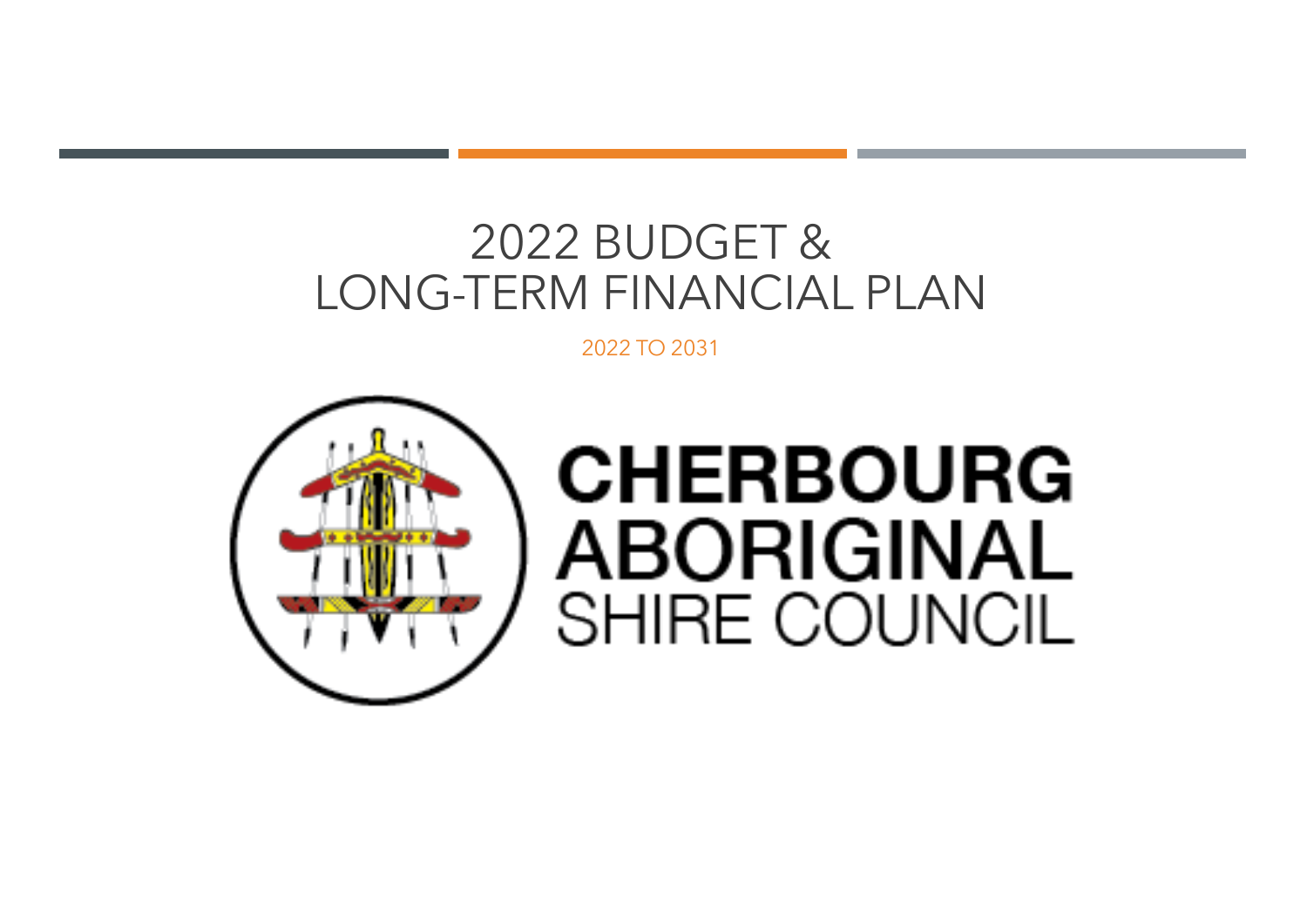### **CONTENTS**

- **LONG TERM FINANCIAL FORECAST** 
	- **E** Long-Term Forecast Parameters
	- Statement of Income & Expenditure
	- Statement of Financial Position
	- **E** Statement of Cash Flows
	- **EXECUTE:** Statement of Changes in Equity
	- Relevant Measures of Sustainability
	- **EXEGY Points Summary Charts**
- **2022 OPERATING BUDGET OVERVIEW BY** DEPARTMENT
	- ¡ Whole of Council
	- **Community Services**
	- Corporate Services
	- **Economic Development**
	- **•** Housing
	- Operations
- **2022 CAPITAL BUDGET** 
	- **Capital Budget Listing**
- **E** BUDGET RELATED POLICIES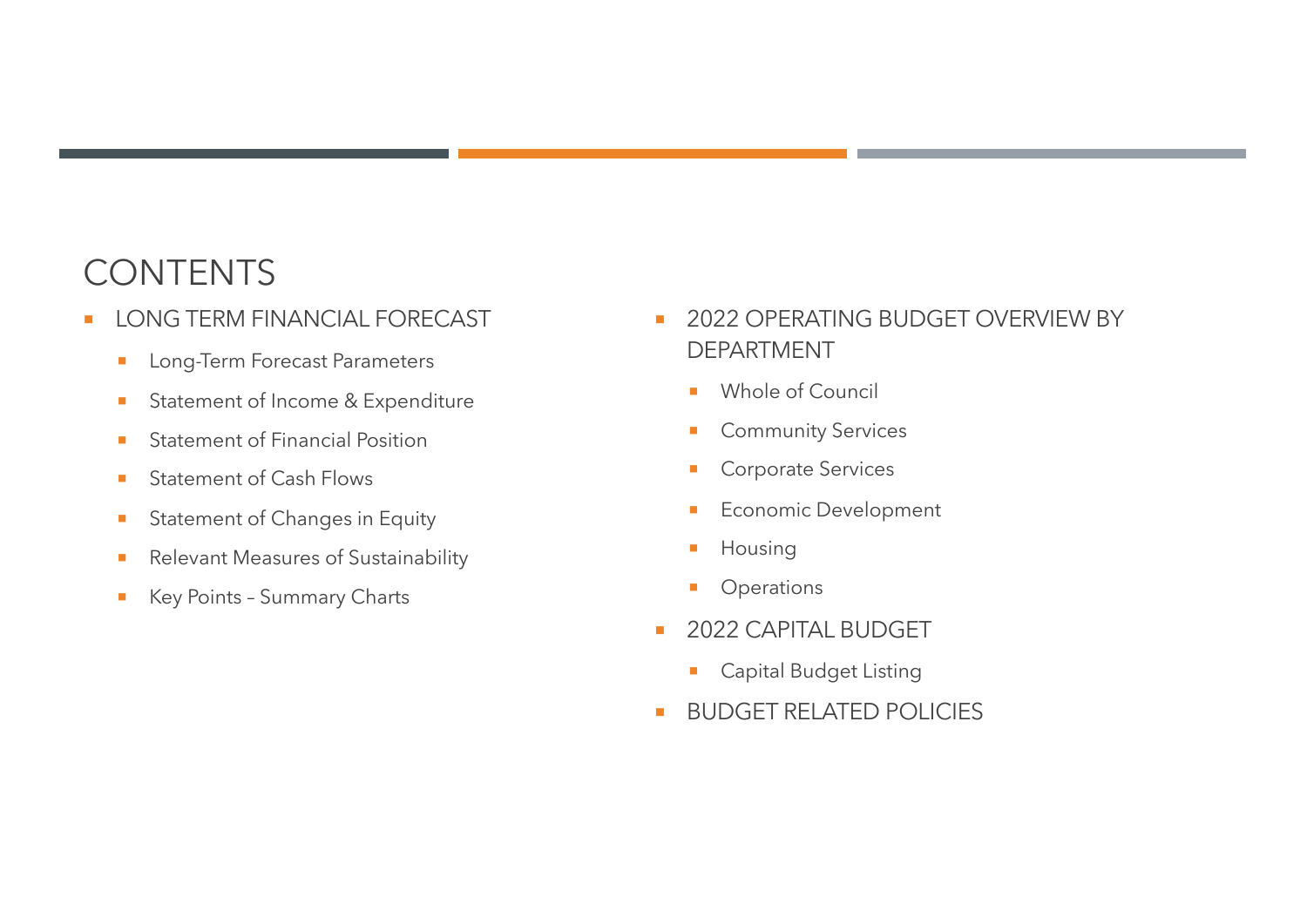# LONG-TERM FORECAST PARAMETERS

| <b>Key Growth Assumptions</b>                  |                                                                                                                                                                                                                                                                                        |  |  |  |  |  |  |  |
|------------------------------------------------|----------------------------------------------------------------------------------------------------------------------------------------------------------------------------------------------------------------------------------------------------------------------------------------|--|--|--|--|--|--|--|
| <b>Revenue items</b>                           |                                                                                                                                                                                                                                                                                        |  |  |  |  |  |  |  |
| Fees and Charges                               | Projected at CPI for each of the forecast years                                                                                                                                                                                                                                        |  |  |  |  |  |  |  |
| Rent                                           | Increases of 1.00% for each of the forecast years                                                                                                                                                                                                                                      |  |  |  |  |  |  |  |
| Sales and Recoverable Works                    | Projected at CPI for each of the forecast years                                                                                                                                                                                                                                        |  |  |  |  |  |  |  |
| Grants, subsidies, contributions and donations | Projected at CPI for each of the forecast years, with the assumption that the Financial Assistance Grant will be paid within the year it is due,<br>and funding for other grants continue as per 2022                                                                                  |  |  |  |  |  |  |  |
| Interest Income                                | Projected at 0.96% for 2022 then 1.46% for 2023 and increasing by 0.05% each year to 3.00% in 2027 and 3.00% for the remaining<br>forecast years                                                                                                                                       |  |  |  |  |  |  |  |
| <b>Expense items</b>                           |                                                                                                                                                                                                                                                                                        |  |  |  |  |  |  |  |
| <b>Staff Wages and Salaries</b>                | Projected at 2.0% for each of the forecast years. No allowance has been made for growth in employee numbers                                                                                                                                                                            |  |  |  |  |  |  |  |
| <b>Materials and Services</b>                  | Projected at CCI over the period of the financial plan                                                                                                                                                                                                                                 |  |  |  |  |  |  |  |
| <b>Depreciation Expense</b>                    | Projections are based on the current assets, and new capital works expenditure. No allowance has been made for the revaluation of<br>infrastructure assets over the life of the plan                                                                                                   |  |  |  |  |  |  |  |
| <b>Other items</b>                             |                                                                                                                                                                                                                                                                                        |  |  |  |  |  |  |  |
| <b>CPI Rate Applied</b>                        | 1.80% for 2022 increasing 0.10% each year to 2029 then remaining at 2.50% (mid point of the Reserve Bank target range for inflation)                                                                                                                                                   |  |  |  |  |  |  |  |
| Council Cost Index (CCI) Rate Applied          | 0.15% less than CPI for the corresponding forecast year                                                                                                                                                                                                                                |  |  |  |  |  |  |  |
| <b>Revaluation of Assets</b>                   | No allowance has been made for increases in asset values over the life of the forecast                                                                                                                                                                                                 |  |  |  |  |  |  |  |
| <b>Capital Works</b>                           | 2022 based on capital budget bids, remaining forecast years assumes \$2.5M in new housing, \$2.6M in renewal of existing housing, \$1.2M<br>in renewal of infrastructure, and \$0.2M in renewal of plant and equipment.<br>All works from 2023 onwards are assumed to be grant funded. |  |  |  |  |  |  |  |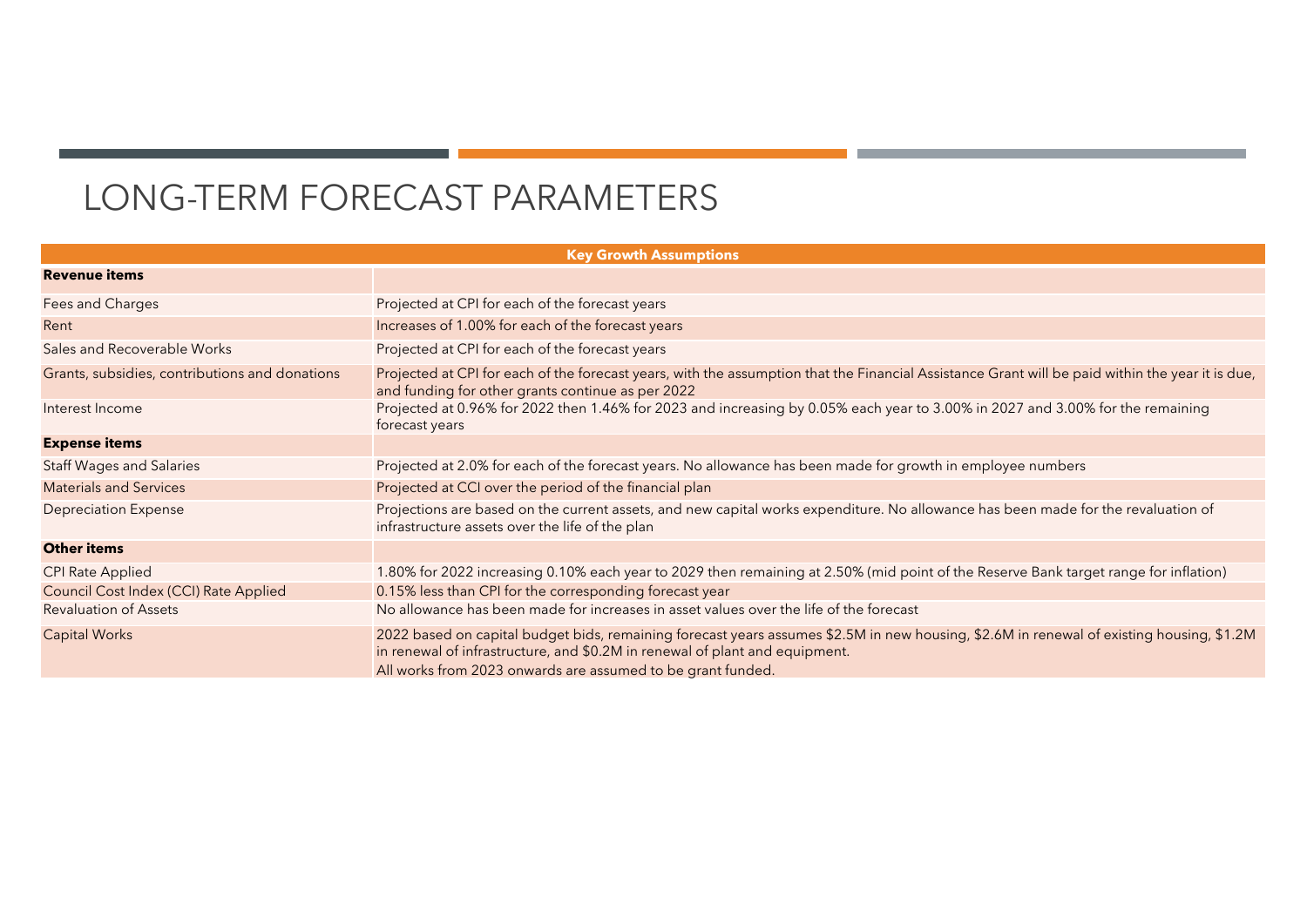| <b>Cherbourg Aboriginal Shire Council</b><br>2021/2022 Budget and Long Term Financial Forecast 2022 to 2031 |               |                 |                 |                 |                 |                 |                 |                 |                 |                 |
|-------------------------------------------------------------------------------------------------------------|---------------|-----------------|-----------------|-----------------|-----------------|-----------------|-----------------|-----------------|-----------------|-----------------|
| Statement of Income and Expenditure                                                                         |               |                 |                 |                 |                 |                 |                 |                 |                 |                 |
|                                                                                                             | 2022          | 2023            | 2024            | 2025            | 2026            | 2027            | 2028            | 2029            | 2030            | 2031            |
|                                                                                                             | \$            | S               | \$              | \$              | \$              | \$              |                 | \$              | \$              | \$              |
| Revenue                                                                                                     | <b>Budget</b> | <b>Forecast</b> | <b>Forecast</b> | <b>Forecast</b> | <b>Forecast</b> | <b>Forecast</b> | <b>Forecast</b> | <b>Forecast</b> | <b>Forecast</b> | <b>Forecast</b> |
| <b>Recurrent revenue:</b>                                                                                   |               |                 |                 |                 |                 |                 |                 |                 |                 |                 |
| Fees and charges                                                                                            | 0.77M         | 0.78M           | 0.80M           | 0.81M           | 0.83M           | 0.85M           | 0.87M           | 0.89M           | 0.92M           | 0.94M           |
| Sales, contract and recoverable works                                                                       | 3.55M         | 3.62M           | 3.69M           | 3.77M           | 3.85M           | 3.94M           | 4.04M           | 4.14M           | 4.24M           | 4.35M           |
| Operational Grants & subsidies                                                                              | 3.81M         | 3.88M           | 3.96M           | 4.04M           | 4.13M           | 4.22M           | 4.33M           | 4.43M           | 4.54M           | 4.66M           |
| Interest received                                                                                           | 0.04M         | 0.07M           | 0.10M           | 0.12M           | 0.13M           | 0.13M           | 0.13M           | 0.12M           | 0.12M           | 0.12M           |
| Other recurrent income                                                                                      | 1.35M         | 1.36M           | 1.38M           | 1.39M           | 1.41M           | 1.42M           | 1.44M           | 1.46M           | 1.47M           | 1.49M           |
| <b>Total recurrent revenue</b>                                                                              | 9.52M         | 9.72M           | 9.92M           | 10.13M          | 10.36M          | 10.57M          | 10.80M          | 11.05M          | 11.30M          | 11.55M          |
| Capital revenue:                                                                                            |               |                 |                 |                 |                 |                 |                 |                 |                 |                 |
| <b>Capital Grants</b>                                                                                       | 10.87M        | 3.90M           | 3.90M           | 3.90M           | 3.90M           | 3.90M           | 3.90M           | 3.90M           | 3.90M           | 3.90M           |
| <b>Capital Contributions</b>                                                                                | 2.50M         | 2.40M           | 2.40M           | 2.40M           | 2.40M           | 2.40M           | 2.40M           | 2.40M           | 2.40M           | 2.40M           |
| <b>Total capital revenue</b>                                                                                | 13.40M        | 6.30M           | 6.30M           | 6.30M           | 6.30M           | 6.30M           | 6.30M           | 6.30M           | 6.30M           | 6.30M           |
| <b>Total income</b>                                                                                         | 22.91M        | 16.02M          | 16.22M          | 16.43M          | 16.66M          | 16.87M          | 17.10M          | 17.35M          | 17.60M          | 17.85M          |
| <b>Expenses</b>                                                                                             |               |                 |                 |                 |                 |                 |                 |                 |                 |                 |
| <b>Recurrent expenses:</b>                                                                                  |               |                 |                 |                 |                 |                 |                 |                 |                 |                 |
| Employee costs                                                                                              | 5.51M         | 5.62M           | 5.73M           | 5.84M           | 5.96M           | 6.08M           | 6.20M           | 6.32M           | 6.45M           | 6.58M           |
| Materials and services                                                                                      | 4.19M         | 4.26M           | 4.34M           | 4.42M           | 4.52M           | 4.61M           | 4.72M           | 4.83M           | 4.94M           | 5.06M           |
| Depreciation and amortisation                                                                               | 2.51M         | 2.85M           | 2.94M           | 3.04M           | 3.13M           | 3.23M           | 3.33M           | 3.42M           | 3.52M           | 3.61M           |
| Finance costs                                                                                               | 0.08M         | 0.08M           | 0.08M           | 0.08M           | 0.08M           | 0.08M           | 0.08M           | 0.08M           | 0.08M           | 0.08M           |
| <b>Total recurrent expenses</b>                                                                             | 12.28M        | 12.80M          | 13.09M          | 13.38M          | 13.69M          | 14.00M          | 14.32M          | 14.65M          | 14.99M          | 15.33M          |
| <b>Result from ordinary activities</b>                                                                      | 10.63M        | 3.22M           | 3.13M           | 3.05M           | 2.97M           | 2.87M           | 2.78M           | 2.69M           | 2.61M           | 2.52M           |
|                                                                                                             |               |                 |                 |                 |                 |                 |                 |                 |                 |                 |
| <b>Operating Result</b>                                                                                     |               |                 |                 |                 |                 |                 |                 |                 |                 |                 |
| Adj for Capital Income                                                                                      | (2.77M)       | (3.08M)         | (3.17M)         | (3.25M)         | (3.33M)         | (3.43M)         | (3.52M)         | (3.61M)         | (3.69M)         | (3.78M)         |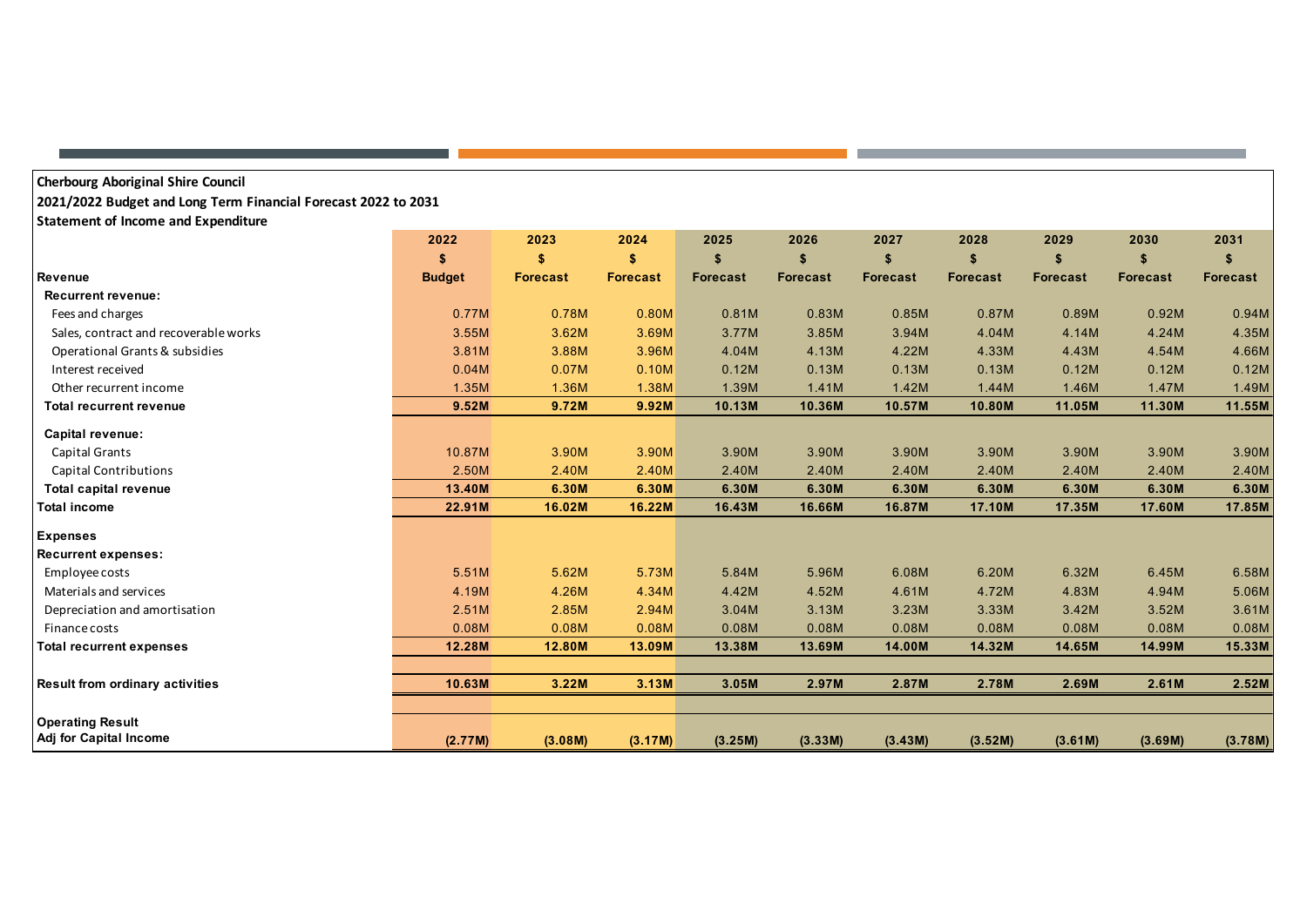| <b>Cherbourg Aboriginal Shire Council</b>                      |               |                 |                 |                 |                 |                 |                 |                 |                 |                 |
|----------------------------------------------------------------|---------------|-----------------|-----------------|-----------------|-----------------|-----------------|-----------------|-----------------|-----------------|-----------------|
| 2021/2022 Budget and Long Term Financial Forecast 2022 to 2031 |               |                 |                 |                 |                 |                 |                 |                 |                 |                 |
| <b>Statement of Financial Position</b>                         |               |                 |                 |                 |                 |                 |                 |                 |                 |                 |
|                                                                | 2022          | 2023            | 2024            | 2025            | 2026            | 2027            | 2028            | 2029            | 2030            | 2031            |
|                                                                | \$            | \$              | \$              | \$              | $\mathsf{s}$    | $\mathbf{s}$    | \$              | \$              | \$              | s               |
|                                                                | <b>Budget</b> | <b>Forecast</b> | <b>Forecast</b> | <b>Forecast</b> | <b>Forecast</b> | <b>Forecast</b> | <b>Forecast</b> | <b>Forecast</b> | <b>Forecast</b> | <b>Forecast</b> |
| <b>Current assets</b>                                          |               |                 |                 |                 |                 |                 |                 |                 |                 |                 |
| Cash assets and cash equivalents                               | 5.17M         | 5.00M           | 4.84M           | 4.69M           | 4.56M           | 4.43M           | 4.30M           | 4.17M           | 4.06M           | 3.96M           |
| Other inventory                                                | 0.33M         | 0.33M           | 0.33M           | 0.33M           | 0.33M           | 0.33M           | 0.33M           | 0.33M           | 0.33M           | 0.33M           |
| Receivables                                                    | 0.78M         | 0.79M           | 0.81M           | 0.82M           | 0.84M           | 0.86M           | 0.87M           | 0.90M           | 0.92M           | 0.94M           |
| Prepayments                                                    | 0.07M         | 0.07M           | 0.07M           | 0.07M           | 0.07M           | 0.07M           | 0.07M           | 0.07M           | 0.07M           | 0.07M           |
| <b>Total current assets</b>                                    | 6.35M         | 6.19M           | 6.04M           | 5.91M           | 5.80M           | 5.68M           | 5.57M           | 5.47M           | 5.38M           | 5.30M           |
| Non-current assets                                             |               |                 |                 |                 |                 |                 |                 |                 |                 |                 |
| Property, plant and equipment                                  | 156.17M       | 159.62M         | 162.98M         | 166.25M         | 169.41M         | 172.48M         | 175.46M         | 178.34M         | 181.12M         | 183.81M         |
| <b>Total non-current assets</b>                                | 156.17M       | 159.62M         | 162.98M         | 166.25M         | 169.41M         | 172.48M         | 175.46M         | 178.34M         | 181.12M         | 183.81M         |
| <b>Total assets</b>                                            | 162.52M       | 165.81M         | 169.02M         | 172.16M         | 175.21M         | 178.17M         | 181.03M         | 183.81M         | 186.50M         | 189.10M         |
|                                                                |               |                 |                 |                 |                 |                 |                 |                 |                 |                 |
| <b>Current liabilities</b>                                     |               |                 |                 |                 |                 |                 |                 |                 |                 |                 |
| Trade and other payables                                       | 0.56M         | 0.57M           | 0.58M           | 0.59M           | 0.60M           | 0.61M           | 0.62M           | 0.64M           | 0.65M           | 0.67M           |
| Other                                                          | 1.77M         | 1.77M           | 1.77M           | 1.77M           | 1.77M           | 1.77M           | 1.77M           | 1.77M           | 1.77M           | 1.77M           |
| <b>Total current liabilities</b>                               | 2.32M         | 2.33M           | 2.34M           | 2.35M           | 2.37M           | 2.38M           | 2.39M           | 2.41M           | 2.42M           | 2.43M           |
| <b>Non-current liabilities</b>                                 |               |                 |                 |                 |                 |                 |                 |                 |                 |                 |
| Other liabilities                                              | 0.60M         | 0.60M           | 0.60M           | 0.60M           | 0.60M           | 0.60M           | 0.60M           | 0.60M           | 0.60M           | 0.60M           |
| Employee payables/provisions                                   | 0.36M         | 0.36M           | 0.36M           | 0.36M           | 0.36M           | 0.36M           | 0.36M           | 0.36M           | 0.36M           | 0.36M           |
| <b>Total non-current liabilities</b>                           | 0.96M         | 0.96M           | 0.96M           | 0.96M           | 0.96M           | 0.96M           | 0.96M           | 0.96M           | 0.96M           | 0.96M           |
| <b>Total liabilities</b>                                       | 3.28M         | 3.29M           | 3.30M           | 3.32M           | 3.33M           | 3.34M           | 3.35M           | 3.37M           | 3.38M           | 3.40M           |
|                                                                |               |                 |                 |                 |                 |                 |                 |                 |                 |                 |
| Net community assets                                           | 159.23M       | 162.52M         | 165.72M         | 168.84M         | 171.88M         | 174.83M         | 177.68M         | 180.44M         | 183.12M         | 185.71M         |
| Community equity                                               |               |                 |                 |                 |                 |                 |                 |                 |                 |                 |
| Asset revaluation reserve                                      | 44.25M        | 44.25M          | 44.25M          | 44.25M          | 44.25M          | 44.25M          | 44.25M          | 44.25M          | 44.25M          | 44.25M          |
| Retained surplus (deficiency)                                  | 113.07M       | 116.29M         | 119.42M         | 122.47M         | 125.44M         | 128.31M         | 131.10M         | 133.79M         | 136.39M         | 138.91M         |
| <b>Total community equity</b>                                  | 157.32M       | 160.54M         | 163.67M         | 166.72M         | 169.69M         | 172.57M         | 175.35M         | 178.04M         | 180.64M         | 183.17M         |
|                                                                |               |                 |                 |                 |                 |                 |                 |                 |                 |                 |

an an Dùbhlach

the control of the control of the control of the control of the control of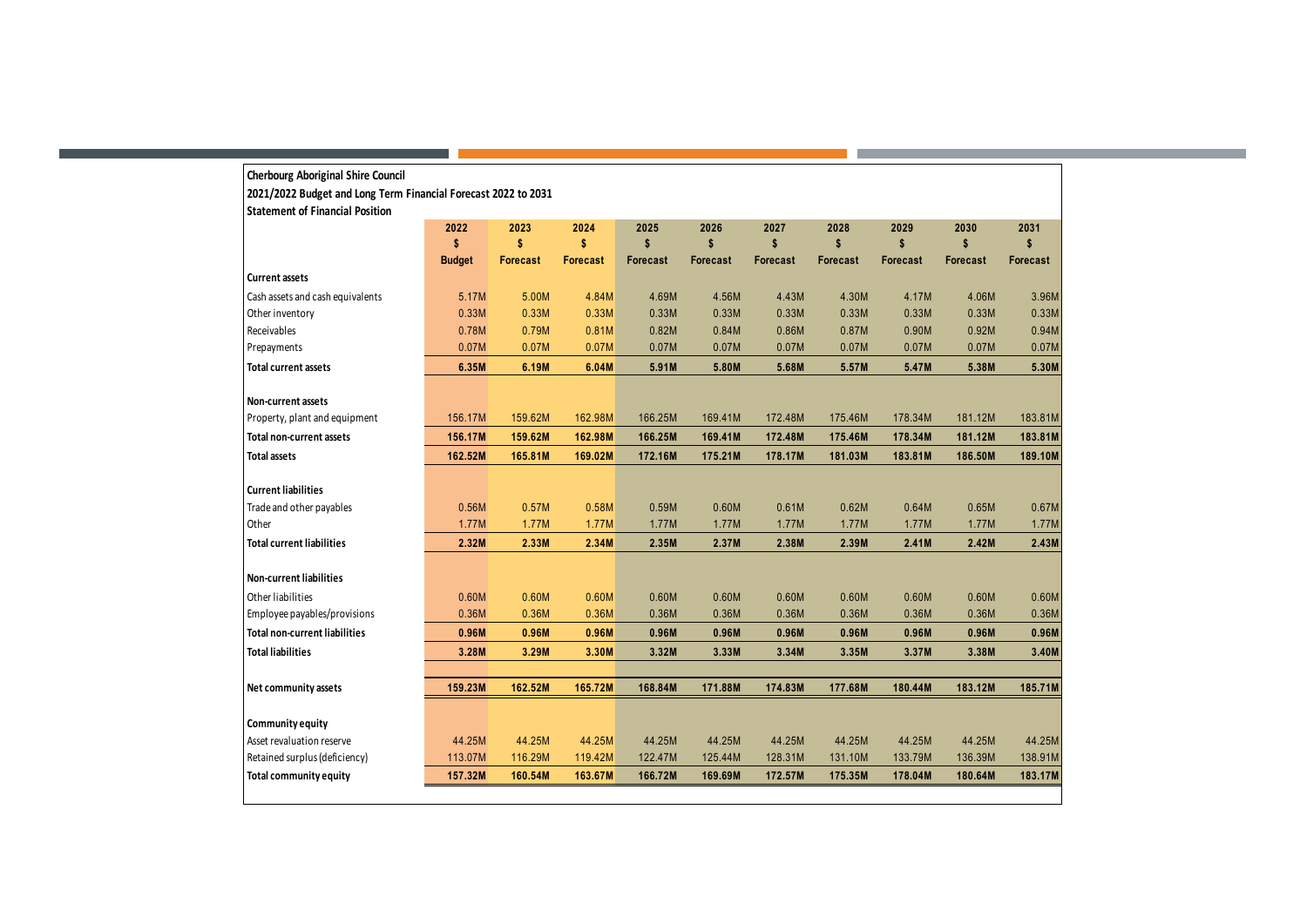#### **Cherbourg Aboriginal Shire Council 2021/2022 Budget and Long Term Financial Forecast 2022 to 2031 Statement of Cash Flows**

|                                                                    | 2022<br>\$    | 2023<br>\$      | 2024<br>S       | 2025            | 2026            | 2027<br>\$      | 2028            | 2029            | 2030<br>S       | 2031<br>S       |
|--------------------------------------------------------------------|---------------|-----------------|-----------------|-----------------|-----------------|-----------------|-----------------|-----------------|-----------------|-----------------|
|                                                                    | <b>Budget</b> | <b>Forecast</b> | <b>Forecast</b> | <b>Forecast</b> | <b>Forecast</b> | <b>Forecast</b> | <b>Forecast</b> | <b>Forecast</b> | <b>Forecast</b> | <b>Forecast</b> |
| Cash flows from operating activities:                              |               |                 |                 |                 |                 |                 |                 |                 |                 |                 |
| Receipts from customers                                            | 9.47M         | 9.63M           | 9.81M           | 10.00M          | 10.21M          | 10.42M          | 10.66M          | 10.90M          | 11.15M          | 11.41M          |
| Payment to suppliers and employees                                 | (9.65M)       | (9.88M)         | (10.07M)        | (10.26M)        | (10.47M)        | (10.69M)        | (10.92M)        | (11.15M)        | (11.39M)        | (11.63M)        |
| Interest received                                                  | 0.04M         | 0.07M           | 0.10M           | 0.12M           | 0.13M           | 0.13M           | 0.13M           | 0.12M           | 0.12M           | 0.12M           |
| Net cash inflow (outflow) from operating activities                | (0.14M)       | (0.17M)         | (0.16M)         | (0.15M)         | (0.13M)         | (0.13M)         | (0.13M)         | (0.12M)         | (0.11M)         | (0.10M)         |
| Cash flows from investing activities:                              |               |                 |                 |                 |                 |                 |                 |                 |                 |                 |
| Payments for property, plant and equipment                         | (14.11M)      | (6.30M)         | (6.30M)         | (6.30M)         | (6.30M)         | (6.30M)         | (6.30M)         | (6.30M)         | (6.30M)         | (6.30M)         |
| Subsidies, donations and contributions for new capital expenditure | 10.15M        | 6.30M           | 6.30M           | 6.30M           | 6.30M           | 6.30M           | 6.30M           | 6.30M           | 6.30M           | 6.30M           |
| Proceeds from sale of property, plant and equipment                | 0.03M         |                 |                 |                 | $\sim$          | ٠               |                 |                 |                 |                 |
| Net cash inflow (outflow) from investing activities                | (3.93M)       | $\sim$          | ۰               | ٠               | $\sim$          | $\sim$          | $\sim$          | $\blacksquare$  | $\sim$          |                 |
| Cash flows from financing activities                               |               |                 |                 |                 |                 |                 |                 |                 |                 |                 |
| Proceeds from borrowings                                           |               |                 |                 |                 |                 |                 |                 |                 |                 |                 |
| Repayment of borrowings                                            |               |                 |                 |                 | $\sim$          | ٠               |                 |                 |                 |                 |
| Net cash inflow (outflow) from financing activities                | ×.            |                 |                 |                 | ٠               | ٠               | $\sim$          | ٠               |                 |                 |
| Net increase (decrease) in cash held                               | (4.07M)       | (0.17M)         | (0.16M)         | (0.15M)         | (0.13M)         | (0.13M)         | (0.13M)         | (0.12M)         | (0.11M)         | (0.10M)         |
| Cash at beginning of reporting period                              | 9.24M         | 5.17M           | 5.00M           | 4.84M           | 4.69M           | 4.56M           | 4.43M           | 4.30M           | 4.17M           | 4.06M           |
| <b>Cash Balance</b>                                                | 5.17M         | 5.00M           | 4.84M           | 4.69M           | 4.56M           | 4.43M           | 4.30M           | 4.17M           | 4.06M           | 3.96M           |
|                                                                    |               |                 |                 |                 |                 |                 |                 |                 |                 |                 |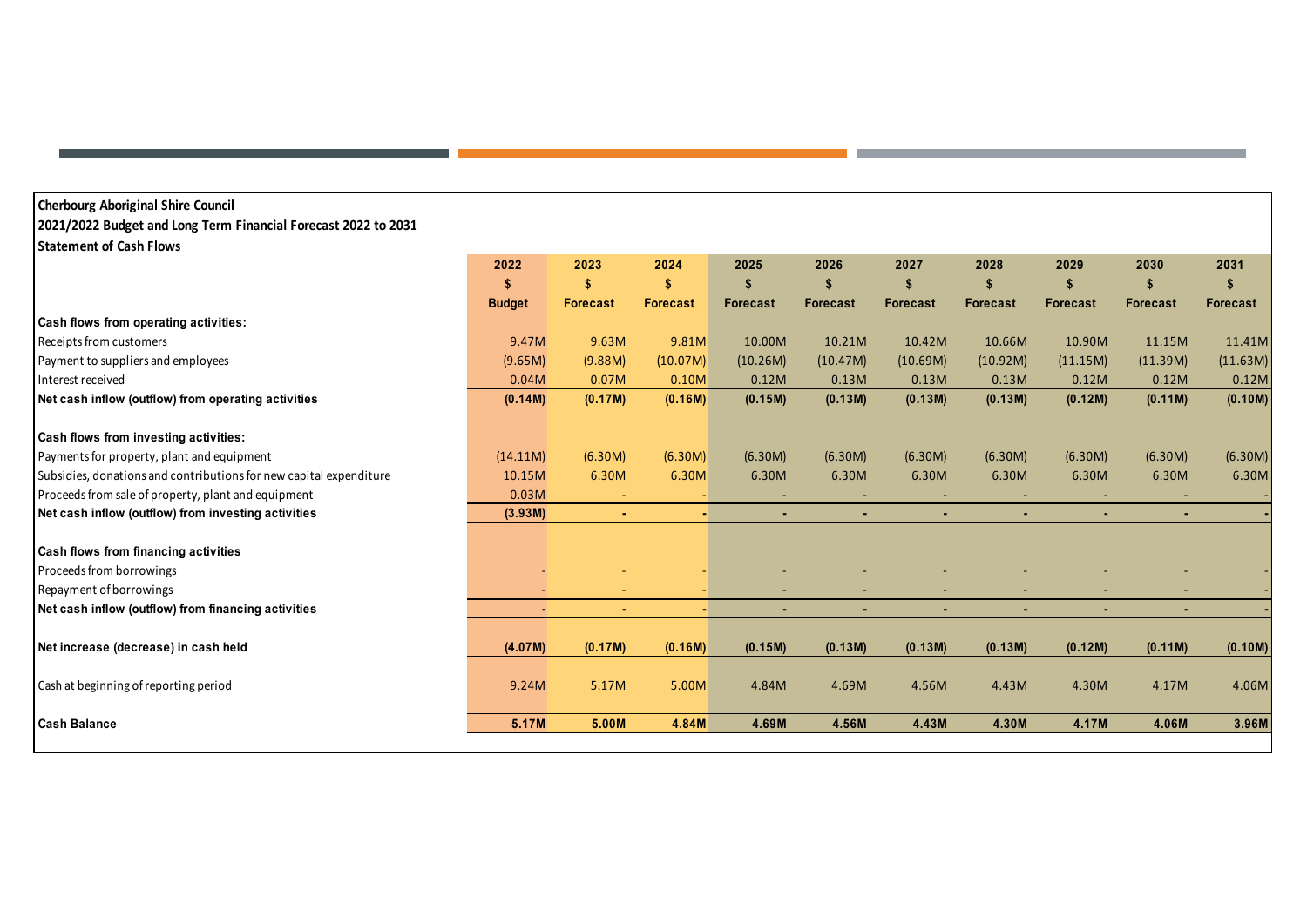| <b>Cherbourg Aboriginal Shire Council</b>                      |               |                 |                 |                 |                 |          |                 |                 |                 |                 |
|----------------------------------------------------------------|---------------|-----------------|-----------------|-----------------|-----------------|----------|-----------------|-----------------|-----------------|-----------------|
| 2021/2022 Budget and Long Term Financial Forecast 2022 to 2031 |               |                 |                 |                 |                 |          |                 |                 |                 |                 |
| <b>Statement of Changes in Equity</b>                          |               |                 |                 |                 |                 |          |                 |                 |                 |                 |
|                                                                | 2022          | 2023            | 2024            | 2025            | 2026            | 2027     | 2028            | 2029            | 2030            | 2031            |
|                                                                | \$            | \$              | \$              | \$              | \$              | \$       | \$              | \$              | \$              | S               |
|                                                                | <b>Budget</b> | <b>Forecast</b> | <b>Forecast</b> | <b>Forecast</b> | <b>Forecast</b> | Forecast | <b>Forecast</b> | <b>Forecast</b> | <b>Forecast</b> | <b>Forecast</b> |
| <b>Asset revaluation surplus</b>                               |               |                 |                 |                 |                 |          |                 |                 |                 |                 |
| Opening balance                                                | 44.25M        | 44.25M          | 44.25M          | 44.25M          | 44.25M          | 44.25M   | 44.25M          | 44.25M          | 44.25M          | 44.25M          |
| Increase in asset revaluation surplus                          |               |                 |                 |                 |                 |          |                 |                 |                 |                 |
| <b>Closing balance</b>                                         | 44.25M        | 44.25M          | 44.25M          | 44.25M          | 44.25M          | 44.25M   | 44.25M          | 44.25M          | 44.25M          | 44.25M          |
|                                                                |               |                 |                 |                 |                 |          |                 |                 |                 |                 |
| <b>Retained surplus</b>                                        |               |                 |                 |                 |                 |          |                 |                 |                 |                 |
| Opening balance                                                | 102.44M       | 113.07M         | 116.29M         | 119.42M         | 122.47M         | 125.44M  | 128.31M         | 131.10M         | 133.79M         | 136.39M         |
| Net result                                                     | 10.63M        | 3.22M           | 3.13M           | 3.05M           | 2.97M           | 2.87M    | 2.78M           | 2.69M           | 2.61M           | 2.52M           |
| <b>Closing balance</b>                                         | 113.07M       | 116.29M         | 119.42M         | 122.47M         | 125.44M         | 128.31M  | 131.10M         | 133.79M         | 136.39M         | 138.91M         |
|                                                                |               |                 |                 |                 |                 |          |                 |                 |                 |                 |
| <b>Total</b>                                                   |               |                 |                 |                 |                 |          |                 |                 |                 |                 |
| Opening balance                                                | 146.69M       | 157.32M         | 160.54M         | 163.67M         | 166.72M         | 169.69M  | 172.57M         | 175.35M         | 178.04M         | 180.64M         |
| Net result                                                     | 10.63M        | 3.22M           | 3.13M           | 3.05M           | 2.97M           | 2.87M    | 2.78M           | 2.69M           | 2.61M           | 2.52M           |
| Increase in asset revaluation surplus                          |               |                 |                 |                 |                 |          |                 |                 |                 |                 |
| <b>Closing balance</b>                                         | 157.32M       | 160.54M         | 163.67M         | 166.72M         | 169.69M         | 172.57M  | 175.35M         | 178.04M         | 180.64M         | 183.17M         |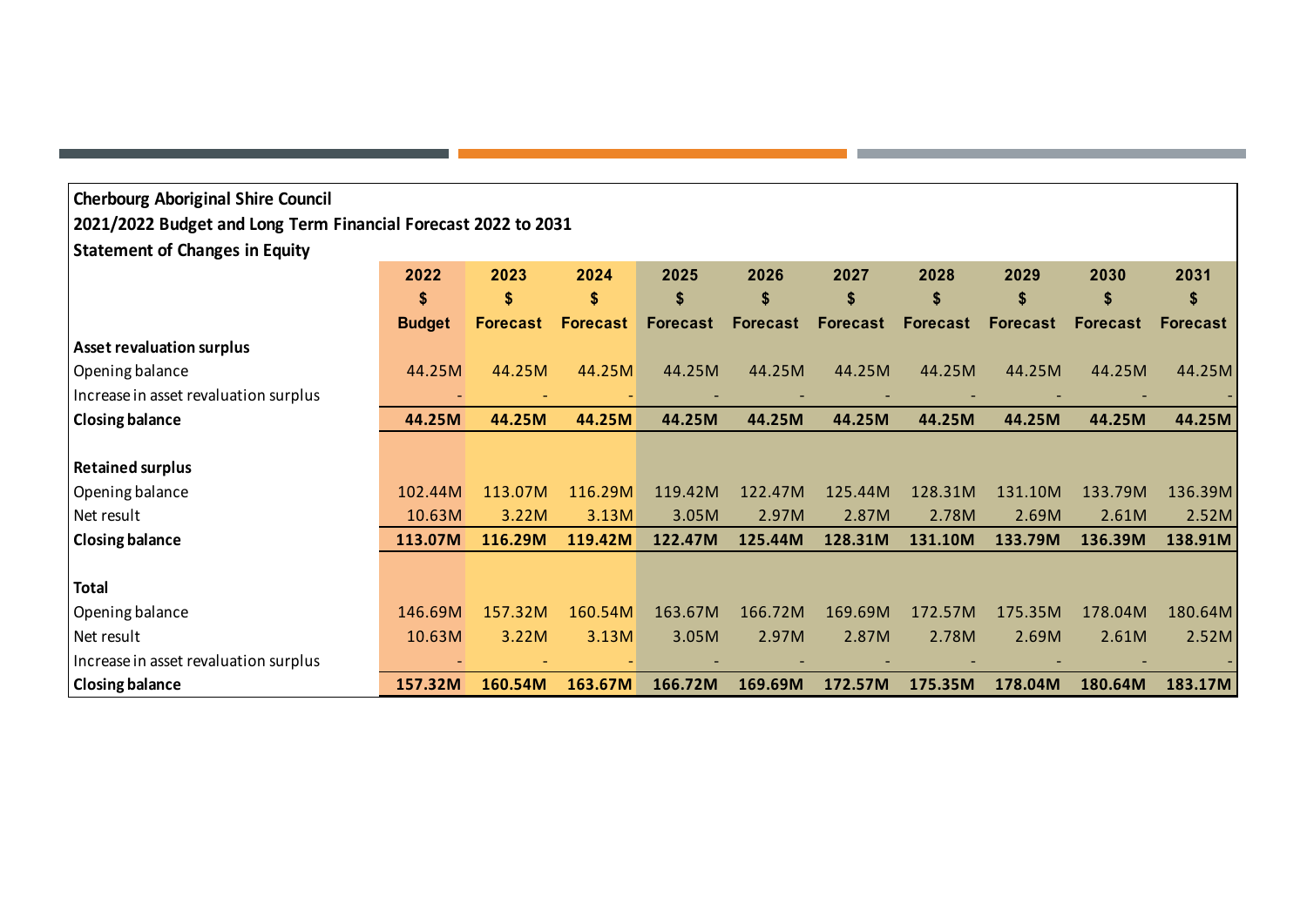| <b>Cherbourg Aboriginal Shire Council</b>                                                                                   |                          |            |           |        |           |            |            |      |      |                                                                                                               |      |            |
|-----------------------------------------------------------------------------------------------------------------------------|--------------------------|------------|-----------|--------|-----------|------------|------------|------|------|---------------------------------------------------------------------------------------------------------------|------|------------|
| 2021/2022 Budget and Long Term Financial Forecast 2022 to 2031                                                              |                          |            |           |        |           |            |            |      |      |                                                                                                               |      |            |
| <b>Relevant Measures of Financial Sustainability</b>                                                                        |                          |            |           |        |           |            |            |      |      |                                                                                                               |      |            |
|                                                                                                                             | Target                   | 2022       | 2023      | 2024   | 2025      | 2026       | 2027       | 2028 | 2029 | 2030                                                                                                          | 2031 | Average    |
| Operating Surplus Ratio                                                                                                     | Between 0%<br>and $10\%$ |            |           |        |           |            |            |      |      | $(32.1)\%$ $(31.7)\%$ $(31.9)\%$ $(32.1)\%$ $(32.1)\%$ $(32.4)\%$ $(32.6)\%$ $(32.7)\%$ $(32.7)\%$ $(32.7)\%$ |      | $(32.0)\%$ |
| (Net Operating Surplus / Total Operating Revenue) (%)                                                                       |                          |            |           |        |           |            |            |      |      |                                                                                                               |      |            |
| Net Financial Asset / Liability Ratio                                                                                       | $\leq 60\%$              | $(12.1)\%$ | $(9.4)\%$ | (6.9)% | $(4.7)\%$ | $(2.7) \%$ | $(0.8) \%$ | 1.1% | 2.7% | 4.2%                                                                                                          | 5.5% | $(2.3)\%$  |
| ((Total Liabilities - Current Assets) / Total Operating Revenue)                                                            |                          |            |           |        |           |            |            |      |      |                                                                                                               |      |            |
| $358.6\%$ 133.5% 129.2% 125.1% 121.3% 117.7% 114.3% 111.1% 108.0% 105.1%<br>142.4%<br>$>90\%$<br>Asset Sustainability Ratio |                          |            |           |        |           |            |            |      |      |                                                                                                               |      |            |
| (Capital Expenditure on the Replacement of Assets (renewals) / Depreciation Expense)                                        |                          |            |           |        |           |            |            |      |      |                                                                                                               |      |            |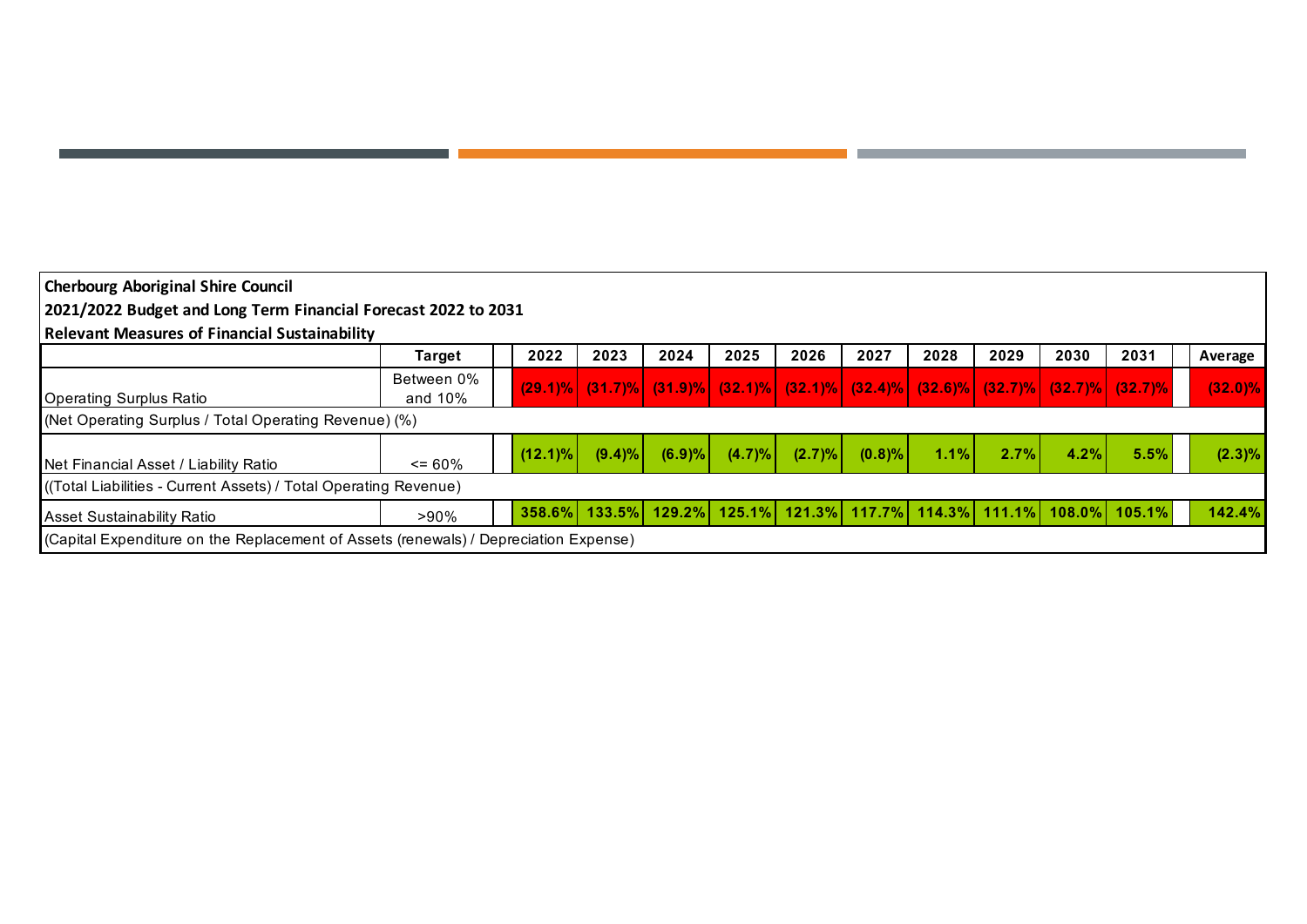### KEY POINTS - SUMMARY CHARTS



|                                                          | Target | 2022 | 2023 | 2024 | 2025 | 2026 | 2027 | 2028 | 2029 | 2030    | 2031  | Average        |
|----------------------------------------------------------|--------|------|------|------|------|------|------|------|------|---------|-------|----------------|
| <b>Cash</b><br>ı Expense Cover Ratio                     |        |      |      | ว.o  | ິ    | . .  | 5.0. |      | . .  | --<br>. | —4 в. | <b>Service</b> |
| Number of months of operations supported by cash balance |        |      |      |      |      |      |      |      |      |         |       |                |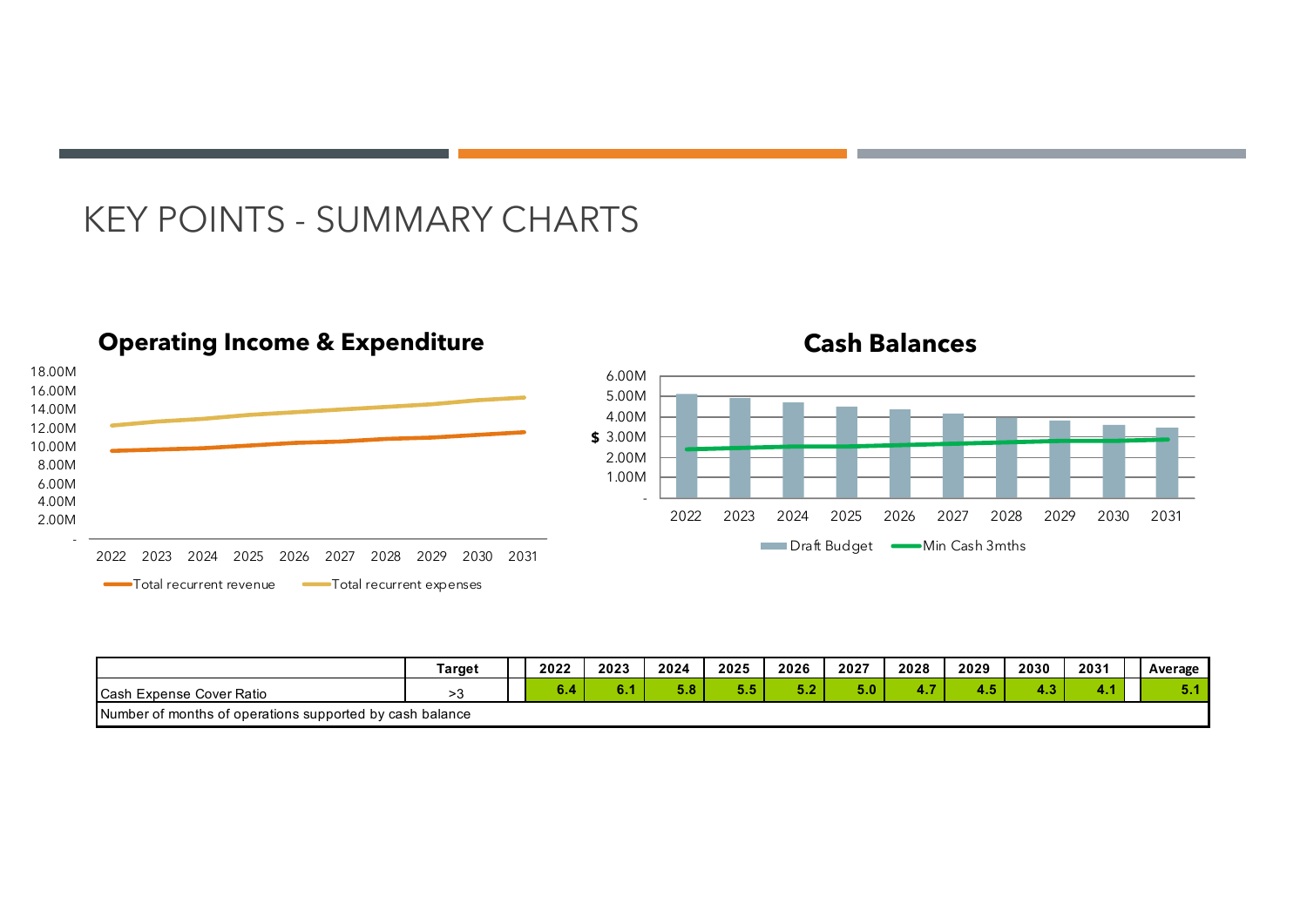# WHOLE OF COUNCIL OPERATIONAL BUDGET OVERVIEW

|                                 | 2021 Budget   | 2022 Budget | % Change  | \$ Difference |
|---------------------------------|---------------|-------------|-----------|---------------|
| <b>Income</b>                   |               |             |           |               |
| <b>Grants &amp; Subsidies</b>   | (4, 137, 874) | (3,807,638) | $-7.98%$  | 330,236       |
| Fees & Charges                  | (833, 616)    | (767, 335)  | $-7.95%$  | 66,281        |
| <b>Interest Revenue</b>         | (103, 300)    | (59,100)    | $-42.79%$ | 44,200        |
| Other Income                    | (139, 100)    | (115, 200)  | $-17.18%$ | 23,900        |
| Rent                            | (1,324,642)   | (1,232,915) | $-6.92%$  | 91,727        |
| Sales & Recoverable Works       | (3,560,000)   | (3,552,838) | $-0.20%$  | 7,162         |
| <b>Income Total</b>             | (10,098,532)  | (9,535,027) | $-5.58%$  | 563,505       |
| <b>Expense</b>                  |               |             |           |               |
| <b>Employee Costs</b>           | 6,013,212     | 5,505,866   | $-8.44%$  | (507,346)     |
| <b>Materials &amp; Services</b> | 3,949,212     | 4,227,608   | 7.05%     | 278,396       |
| Depreciation                    | 2,313,210     | 2,511,354   | 8.57%     | 198,144       |
| <b>Finance Costs</b>            | 82,821        | 79,047      | $-4.56%$  | (3, 774)      |
| <b>Expense Total</b>            | 12,358,455    | 12,323,875  | $-0.28%$  | (34, 580)     |
| Net (Surplus) / Deficit         | 2,259,923     | 2,788,848   | 23.40%    | 528,925       |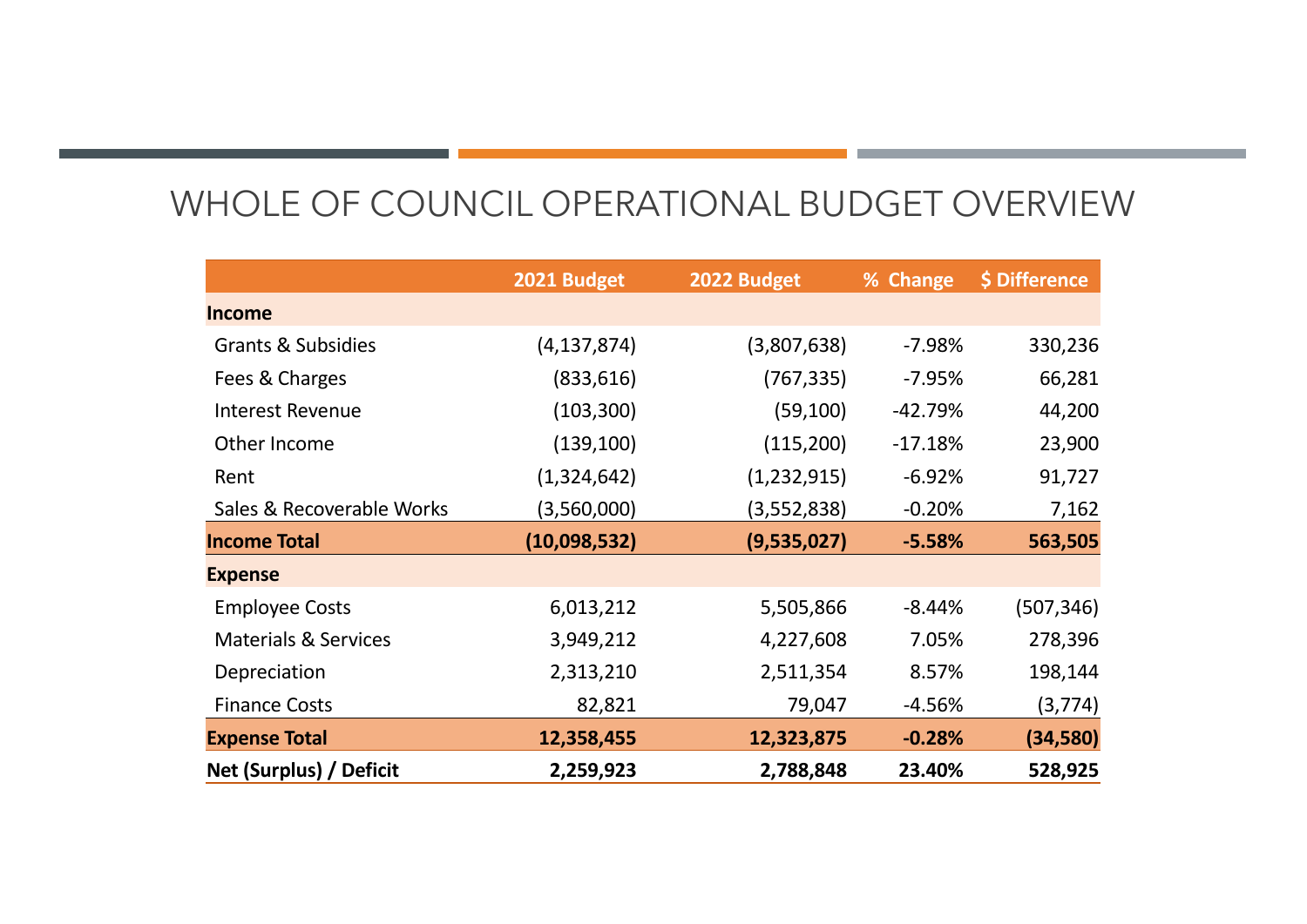# COMMUNITY SERVICES - OPERATIONAL BUDGET OVERVIEW

|                                 | 2021 Budget | 2022 Budget | % Change  | \$ Difference |
|---------------------------------|-------------|-------------|-----------|---------------|
| <b>Income</b>                   |             |             |           |               |
| <b>Grants &amp; Subsidies</b>   | (1,004,780) | (547, 280)  | $-45.53%$ | 457,500       |
| Fees & Charges                  | (833, 616)  | (767,335)   | $-7.95%$  | 66,281        |
| Other Income                    | (51,000)    | (68,000)    | 33.33%    | (17,000)      |
| Rent                            | (132, 398)  | (110,000)   | $-16.92%$ | 22,398        |
| <b>Income Total</b>             | (2,021,794) | (1,492,615) | $-26.17%$ | 529,179       |
| <b>Expense</b>                  |             |             |           |               |
| <b>Employee Costs</b>           | 422,322     | 574,074     | 35.93%    | 151,752       |
| <b>Materials &amp; Services</b> | 614,736     | 170,680     | $-72.24%$ | (444, 056)    |
| <b>Expense Total</b>            | 1,037,058   | 744,754     | $-28.19%$ | (292, 304)    |
| Net (Surplus) / Deficit         | (984, 736)  | (747, 861)  | $-24.05%$ | 236,875       |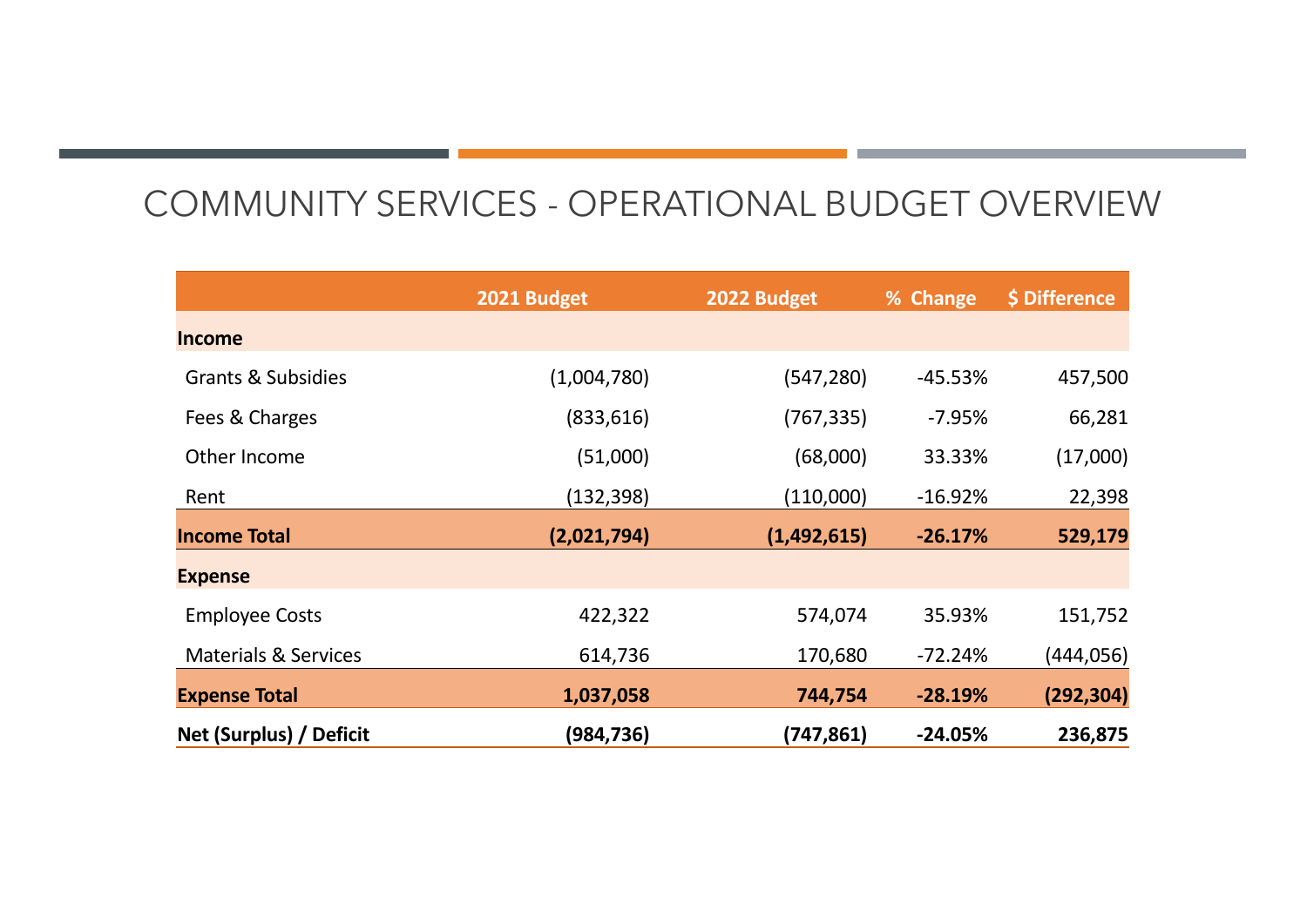# CORPORATE SERVICES - OPERATIONAL BUDGET OVERVIEW

|                                 | 2021 Budget | 2022 Budget | % Change   | \$ Difference |
|---------------------------------|-------------|-------------|------------|---------------|
| <b>Income</b>                   |             |             |            |               |
| <b>Grants &amp; Subsidies</b>   | (1,867,000) | (1,867,000) | 0.00%      |               |
| Fees & Charges                  |             |             | 0.00%      |               |
| <b>Interest Revenue</b>         | (103, 300)  | (59, 100)   | $-42.79%$  | 44,200        |
| Other Income                    | (78, 100)   | (47, 200)   | -39.56%    | 30,900        |
| Sales & Recoverable Works       | (10,000)    | (2,000)     | $-80.00\%$ | 8,000         |
| <b>Income Total</b>             | (2,058,400) | (1,975,300) | $-4.04%$   | 83,100        |
| <b>Expense</b>                  |             |             |            |               |
| <b>Employee Costs</b>           | 1,976,290   | 1,720,458   | $-12.95%$  | (255,832)     |
| <b>Materials &amp; Services</b> | 789,203     | 1,262,208   | 59.93%     | 473,005       |
| Depreciation                    | 181,540     | 221,138     | 21.81%     | 39,598        |
| <b>Finance Costs</b>            | 82,821      | 79,047      | $-4.56%$   | (3,774)       |
| <b>Expense Total</b>            | 3,029,854   | 3,282,851   | 8.35%      | 252,997       |
| Net (Surplus) / Deficit         | 971,454     | 1,307,551   | 34.60%     | 336,097       |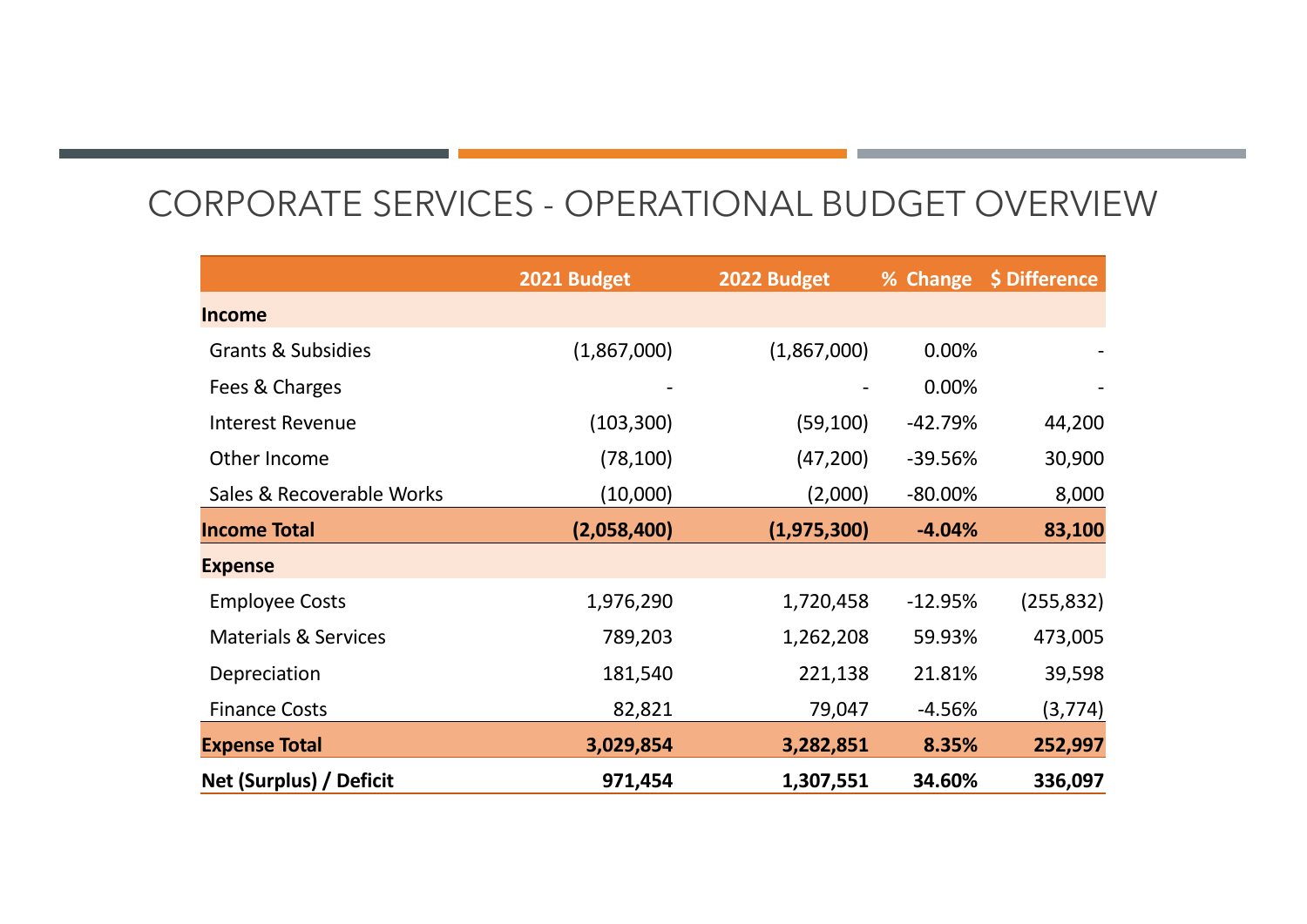### ECONOMIC DEVELOPMENT - OPERATIONAL BUDGET OVERVIEW

|                                 | 2021 Budget   | 2022 Budget              |             | % Change \$ Difference |
|---------------------------------|---------------|--------------------------|-------------|------------------------|
| <b>Income</b>                   |               |                          |             |                        |
| <b>Grants &amp; Subsidies</b>   | (126, 800)    | (229,000)                | 80.60%      | (102, 200)             |
| Other Income                    | (10,000)      | $\overline{\phantom{a}}$ | $-100.00\%$ | 10,000                 |
| Sales & Recoverable Works       | (3, 130, 000) | (3, 116, 838)            | $-0.42%$    | 13,162                 |
| <b>Income Total</b>             | (3, 266, 800) | (3,345,838)              | 2.42%       | (79, 038)              |
| <b>Expense</b>                  |               |                          |             |                        |
| <b>Employee Costs</b>           | 2,338,253     | 2,056,214                | $-12.06%$   | (282,039)              |
| <b>Materials &amp; Services</b> | 1,481,933     | 1,632,720                | 10.18%      | 150,787                |
| <b>Expense Total</b>            | 3,820,186     | 3,688,934                | $-3.44%$    | (131, 252)             |
| Net (Surplus) / Deficit         | 553,386       | 343,096                  | $-38.00%$   | (210, 290)             |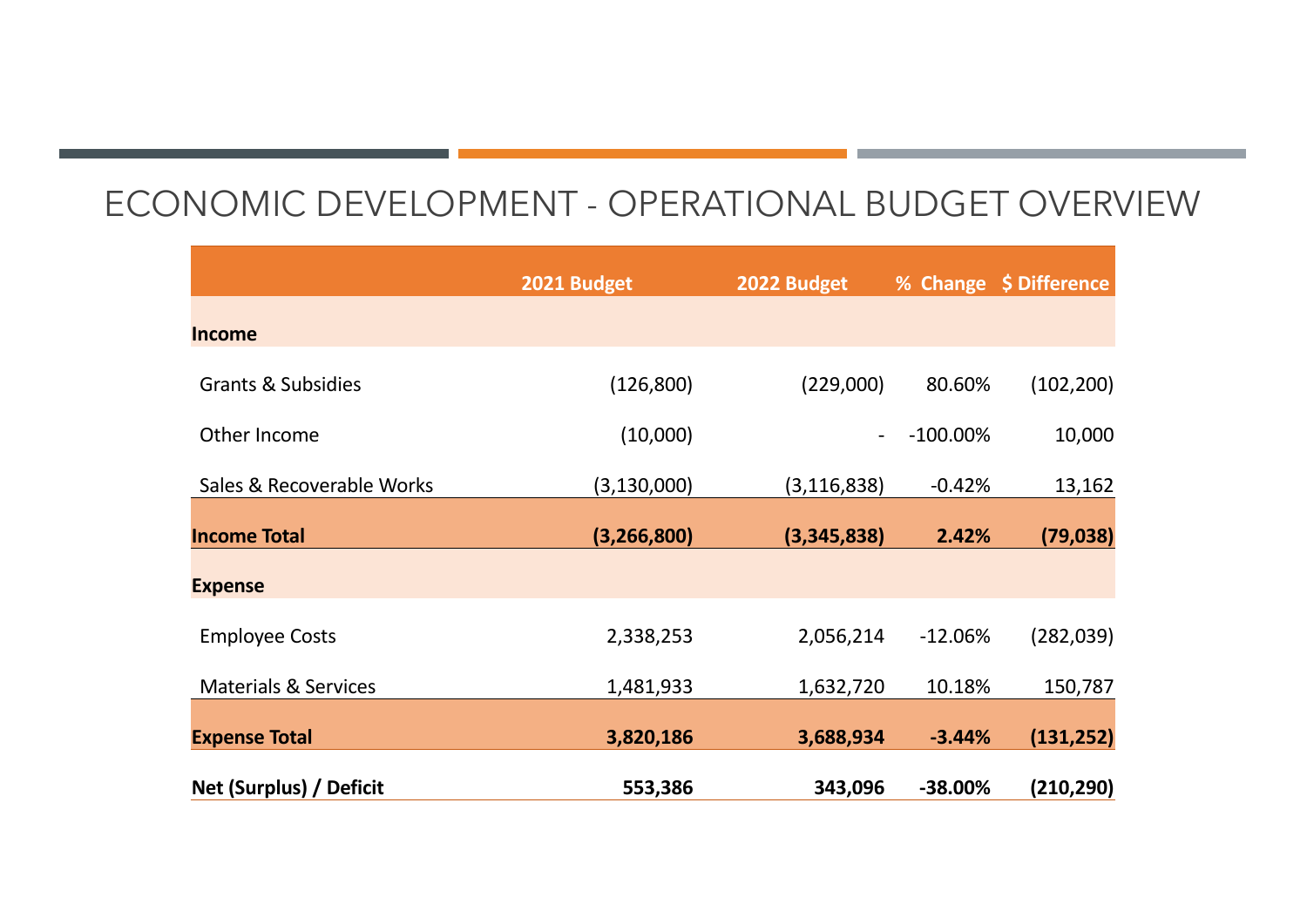# HOUSING - OPERATIONAL BUDGET OVERVIEW

|                                 | 2021 Budget              | 2022 Budget              | % Change  | \$ Difference |
|---------------------------------|--------------------------|--------------------------|-----------|---------------|
| <b>Income</b>                   |                          |                          |           |               |
| Other Income                    | $\overline{\phantom{a}}$ | $\overline{\phantom{a}}$ | 0.00%     |               |
| Rent                            | (1, 192, 244)            | (1, 122, 915)            | $-5.82%$  | 69,329        |
| <b>Income Total</b>             | (1, 192, 244)            | (1, 122, 915)            | $-5.82%$  | 69,329        |
| <b>Expense</b>                  |                          |                          |           |               |
| <b>Employee Costs</b>           | 204,340                  | 188,742                  | $-7.63%$  | (15, 598)     |
| <b>Materials &amp; Services</b> | 492,840                  | 351,000                  | $-28.78%$ | (141, 840)    |
| Depreciation                    | 1,750,670                | 1,693,560                | $-3.26%$  | (57, 110)     |
| <b>Expense Total</b>            | 2,447,850                | 2,233,302                | $-8.76%$  | (214, 548)    |
| Net (Surplus) / Deficit         | 1,255,606                | 1,110,387                | $-11.57%$ | (145, 219)    |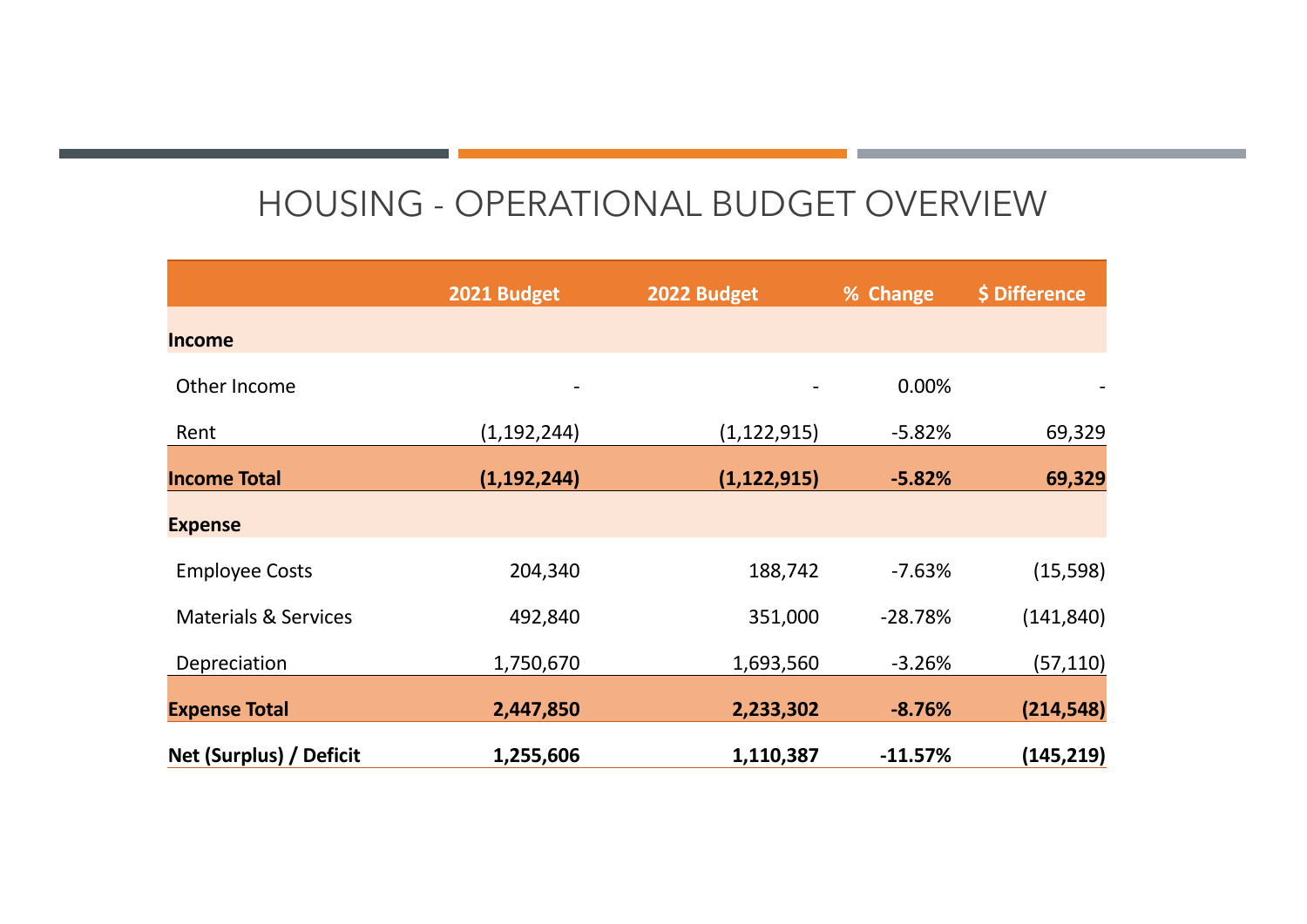# OPERATIONS - OPERATIONAL BUDGET OVERVIEW

|                                 |               | 2022 Budget   |          | \$ Difference |
|---------------------------------|---------------|---------------|----------|---------------|
|                                 | 2021 Budget   |               | % Change |               |
| <b>Income</b>                   |               |               |          |               |
| <b>Grants &amp; Subsidies</b>   | (1, 139, 294) | (1, 164, 358) | 2.20%    | (25,064)      |
| Other Income                    |               |               | 0.00%    |               |
| Sales & Recoverable Works       | (420,000)     | (434,000)     | 3.33%    | (14,000)      |
| <b>Income Total</b>             | (1,559,294)   | (1,598,358)   | 2.51%    | (39,064)      |
| <b>Expense</b>                  |               |               |          |               |
| <b>Employee Costs</b>           | 1,072,007     | 966,378       | $-9.85%$ | (105, 629)    |
| <b>Materials &amp; Services</b> | 570,500       | 811,000       | 42.16%   | 240,500       |
| Depreciation                    | 381,000       | 596,656       | 56.60%   | 215,656       |
| <b>Expense Total</b>            | 2,023,507     | 2,374,034     | 17.32%   | 350,527       |
| Net (Surplus) / Deficit         | 464,213       | 775,675       | 67.09%   | 311,462       |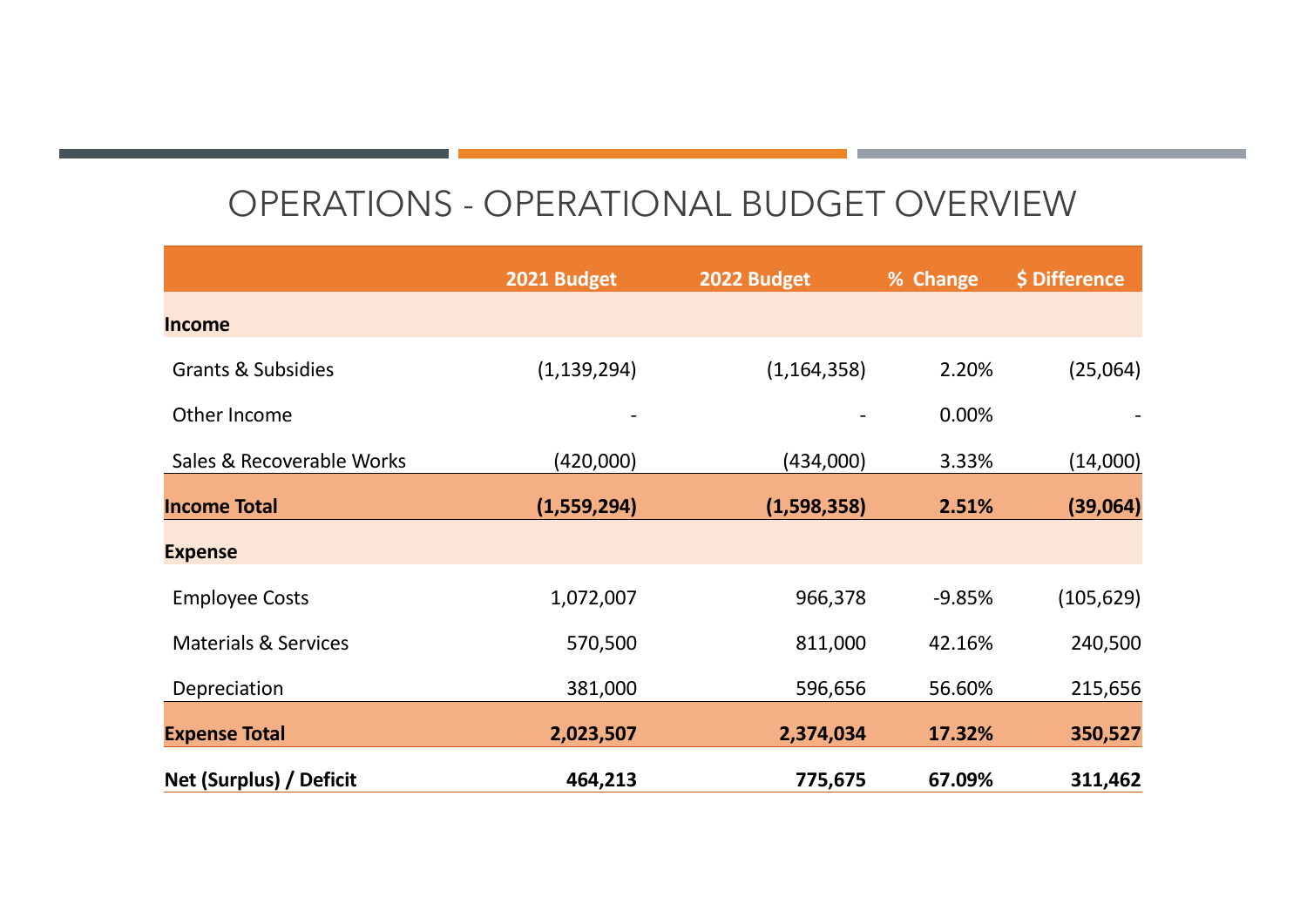# CAPITAL BUDGET LISTING

|                                      |                  |              |              |              | <b>External Funding Estimated Cost Net Cost To Council</b> |
|--------------------------------------|------------------|--------------|--------------|--------------|------------------------------------------------------------|
| <sup>o</sup> Darren Lonergan         | \$<br>4,100,000  | $\mathsf{S}$ | 4,525,000    | $\zeta$      | 425,000                                                    |
| Water Reservoir Project              | \$<br>4,100,000  | \$           | 4,100,000    | \$           |                                                            |
| Plant & Equipment - Rubbish Truck    |                  | \$           | 290,000      | $\zeta$      | 290,000                                                    |
| Plant & Equipment - Bobcat           |                  |              | 135,000      | $\varsigma$  | 135,000                                                    |
| ■ Sean Nicholson                     | \$<br>9,296,016  | \$           | 9,581,016    | $\mathsf{S}$ | 285,000                                                    |
| <b>New Houses</b>                    | \$<br>2,600,000  | $\mathsf{S}$ | 2,600,000    | \$           |                                                            |
| W <sub>4Q</sub>                      | \$<br>1,359,000  | $\varsigma$  | 1,359,000    | $\zeta$      |                                                            |
| Footpath                             | \$<br>2,500,000  | \$           | 2,500,000    | $\zeta$      |                                                            |
| Plant & Equipment - Forklift         |                  | \$           | 35,000       | \$           | 35,000                                                     |
| Plant & Equipment - Conveyor         | \$<br>30,000     | \$           | 70,000       | $\zeta$      | 40,000                                                     |
| Roads to Recovery                    | \$<br>90,318     | $\zeta$      | 90,318       | $\zeta$      |                                                            |
| <b>Upgrades - Housing</b>            | \$<br>2,500,000  | \$           | 2,500,000    | $\zeta$      |                                                            |
| <b>Illegal Dumping Camera System</b> | \$<br>75,000     | \$           | 75,000       | \$           |                                                            |
| LRCI Phase 2 & 3                     | \$<br>141,698    | \$           | 141,698      | $\zeta$      |                                                            |
| Plant & Equipment - Front End Loader |                  |              | 210,000      | \$           | 210,000                                                    |
| <b>Grand Total</b>                   | \$<br>13,396,016 |              | \$14,106,016 | \$           | 710,000                                                    |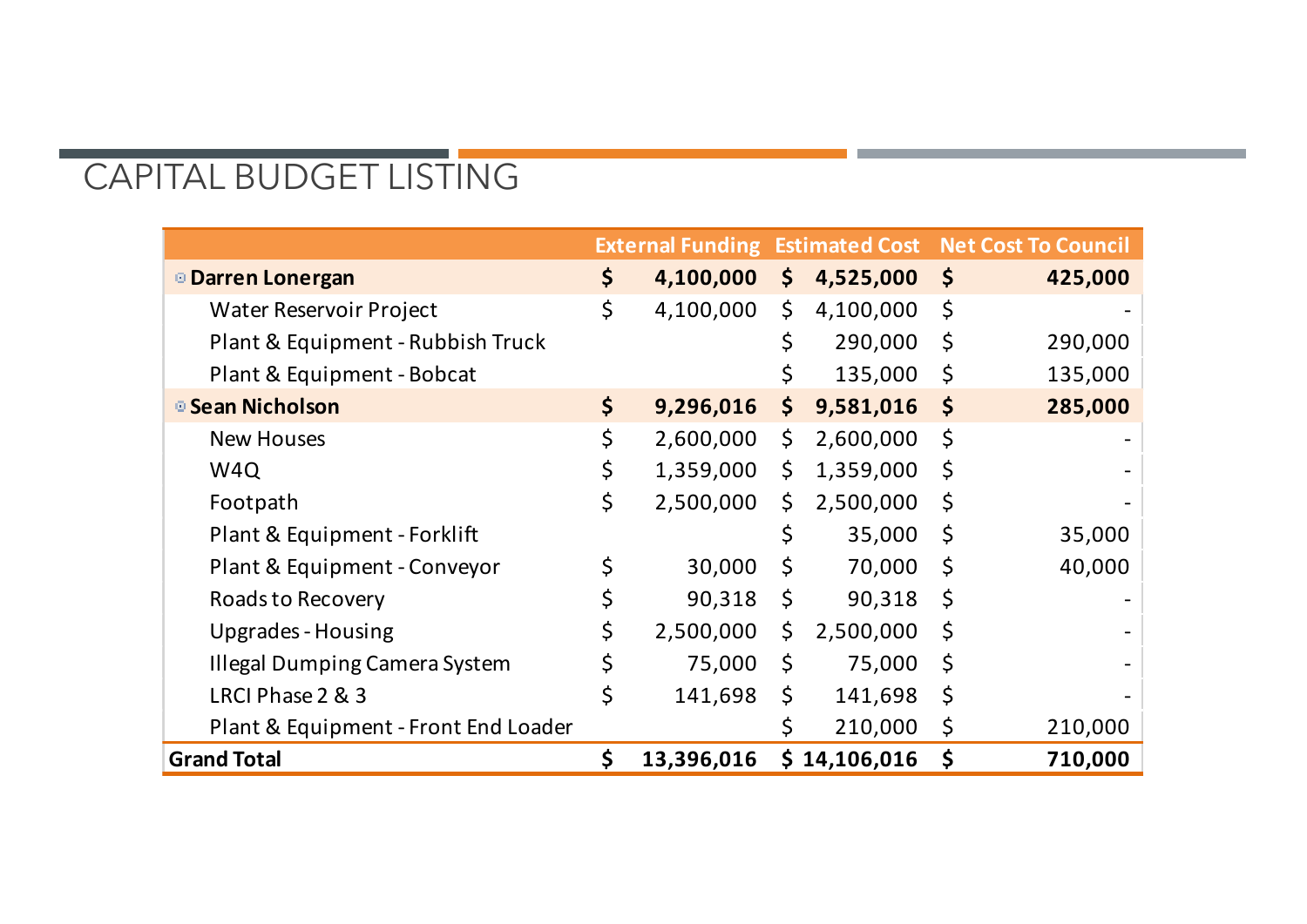

### Revenue Statement 2021/2022

Section 104 (5)(a)(iv) of the *Local Government Act 2009* and Section 172 of the *Local Government Regulation 2012* requires the Council to adopt a Revenue Statement for each financial year and to include certain information therein.

The purpose of the revenue statement is to set out the revenue measures adopted by Council to frame the 2021/2022 Budget.

Cherbourg Aboriginal Shire Council will be guided by the principle of user pays in the making of rates and charges. Fees and charges are determined by resolution at Council's budget meeting each year and become effective from 1<sup>st</sup> July.

Council is required to raise an amount of revenue it sees as being appropriate to maintain assets and provide services to the shire as whole. Council will levy general rates based on the unimproved capital value of the land in conjunction with a minimum general rate.

Council expects to marginally increase the operating capability in 2021/2022 to maintain and deliver services to the reasonable expectation of the community. Apart from General rates and Utility charges Council has not levied any special or separate rate.

| <b>ANIMAL REGISTRATIONS</b>                |                      |            |
|--------------------------------------------|----------------------|------------|
| Entire<br>Dogs                             |                      | \$50.00    |
| - Speyed                                   |                      | \$15.00    |
| <b>Horses</b>                              |                      | \$100.00   |
| Cats<br>Entire<br>$\overline{\phantom{a}}$ |                      | \$50.00    |
| - Speyed                                   |                      | \$10.00    |
| <b>CEMETERIES</b>                          |                      |            |
| <b>Excavate and internment</b>             |                      | \$1,495.00 |
| OFFICE COPYING/PRINTING COSTS              |                      |            |
| Minutes of Council meeting (per copy)      |                      | \$20.00    |
| Annual Report (per copy)                   |                      | \$40.00    |
| Photocopies (per page)                     | - A4 (black & white) | \$0.20     |
|                                            | - A3 (black & white) | \$0.25     |
|                                            | - A4 (Colour)        | \$0.50     |
|                                            | - A3 (Colour)        | \$0.60     |
| Outgoing faxes (per page)                  |                      | \$1.00     |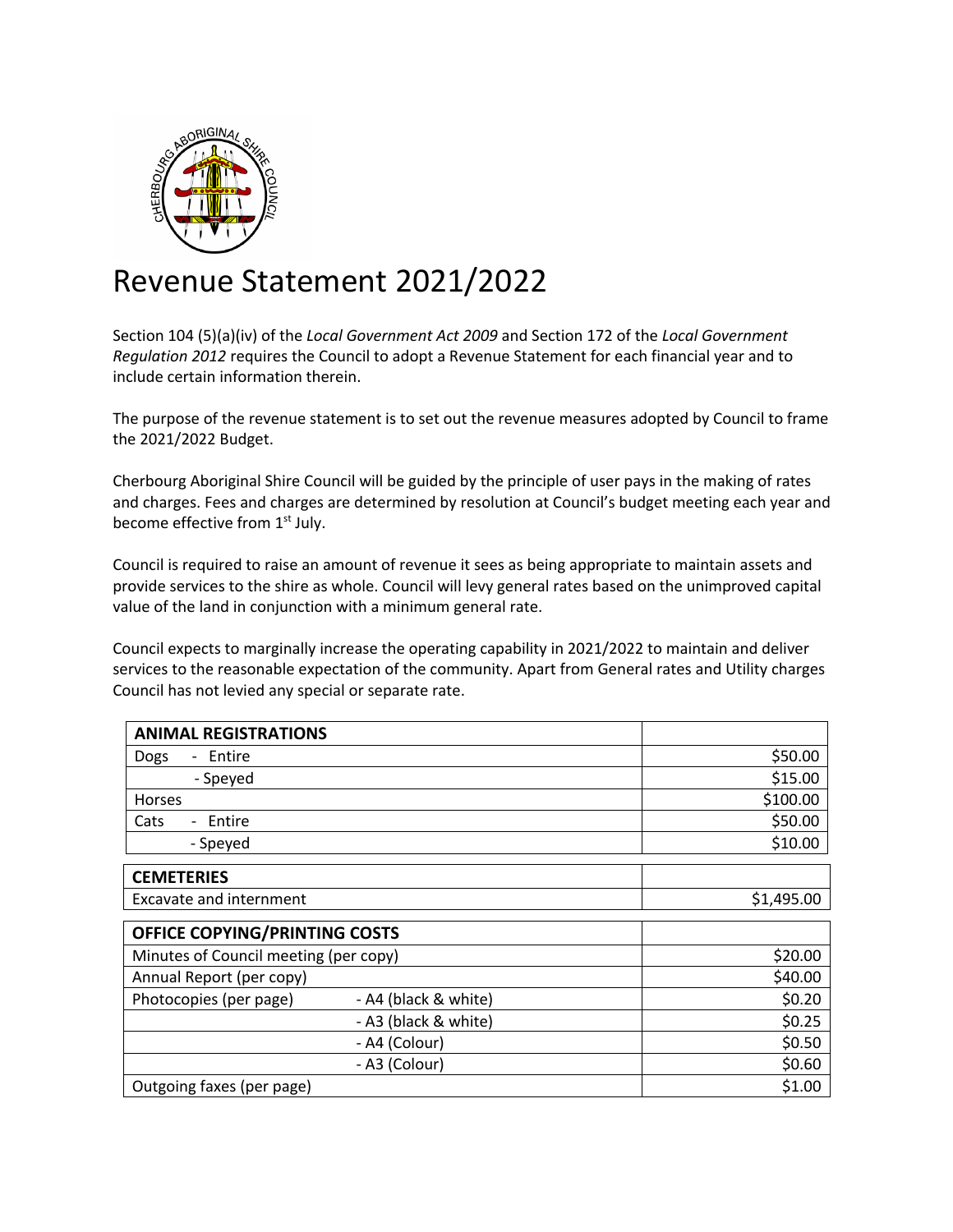| <b>HIRE OF BUILDINGS</b>                                  |          |
|-----------------------------------------------------------|----------|
| <b>Community Hall</b>                                     | \$500.00 |
| <b>Sports Complex</b>                                     | \$150.00 |
| <b>Training Room</b>                                      | \$150.00 |
| Hall Hire – Gundoo Day Care (per day)                     | \$20.00  |
| Bond per event (returned if building left clean/undamaged | \$200.00 |
| Key Security (returned if Key is returned back)           | \$100.00 |

|                                           | SERVICE CHARGES - (increase of 3% from 2020/2021 charges) |          |  |  |
|-------------------------------------------|-----------------------------------------------------------|----------|--|--|
| Sewerage                                  | - 1 Pedestal                                              | \$488.64 |  |  |
|                                           | - Extra Pedestal                                          | \$417.28 |  |  |
| Water                                     | - per connection (residence)                              | \$481.07 |  |  |
|                                           | - Per connection (organization)                           | \$953.49 |  |  |
| Garbage                                   | - per bin                                                 | \$417.28 |  |  |
| Churches                                  | - Service Fees (per year)                                 | \$501.61 |  |  |
| Internal Housing Charges - (per dwelling) | \$2,113.47                                                |          |  |  |

#### **Plant & Equipment Charge Out Rates -**

| <b>Plant - Including Operator</b> | <b>Rate per Hour</b> |
|-----------------------------------|----------------------|
| <b>HIAB Truck</b>                 | \$85.00              |
| <b>Tip Truck</b>                  | \$85.00              |
| <b>Bobcat</b>                     | \$75.00              |
| D6 Dozer                          | \$115.00             |
| <b>Backhoe</b>                    | \$115.00             |
| Excavator                         | \$85.00              |
| Tractor                           | \$75.00              |
| Roller                            | \$75.00              |
| Zero Turn Mower                   | \$50.00              |
| High Pressure Water Jetter        | \$120.00             |

| <b>Plant - Excluding Operator</b> | <b>Rate per Hour</b> |
|-----------------------------------|----------------------|
| <b>HIAB Truck</b>                 | \$60.00              |
| <b>Tip Truck</b>                  | \$60.00              |
| <b>Bobcat</b>                     | \$50.00              |
| D6 Dozer                          | \$90.00              |
| Backhoe                           | \$90.00              |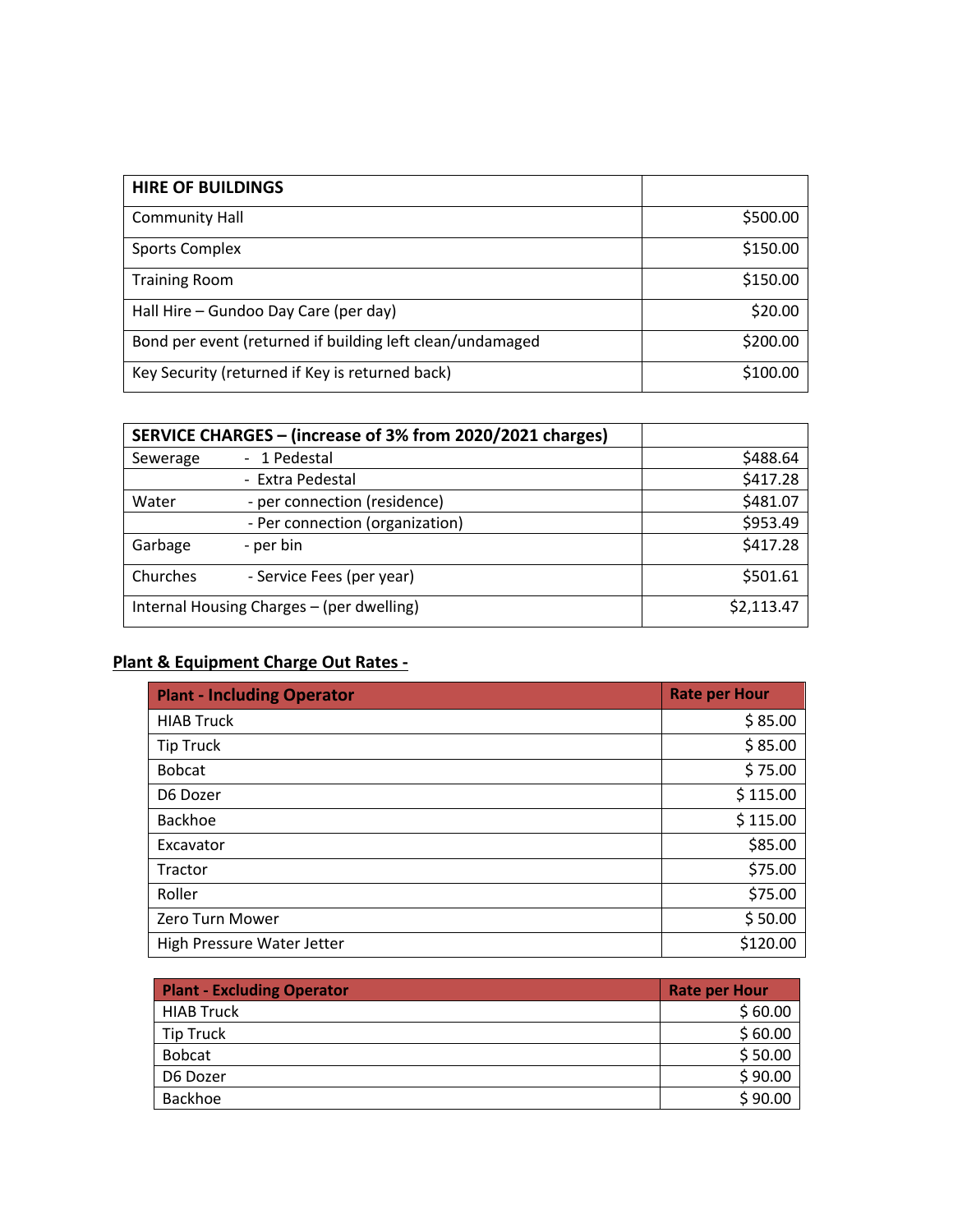| <b>Plant - Excluding Operator</b> | <b>Rate per Hour</b> |
|-----------------------------------|----------------------|
| Excavator                         | \$60.00              |
| Tractor                           | \$50.00              |
| Roller                            | \$50.00              |
| Zero Turn Mower                   | \$25.00              |
| Rock Hammer                       | \$30.00              |
| <b>Broom</b>                      | \$30.00              |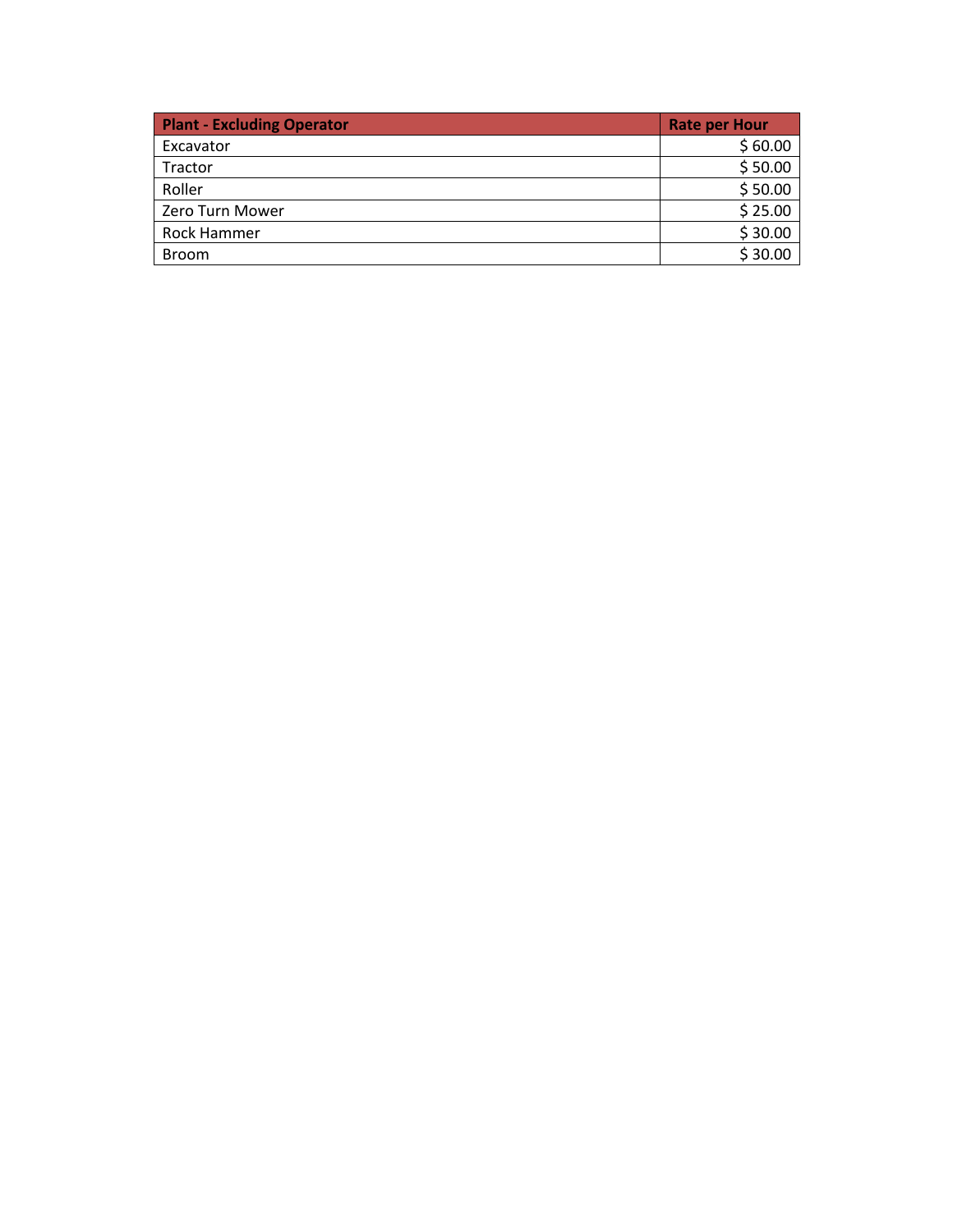

### **REVENUE POLICY**

#### **Origin / Authority**

- 1. *Local Government Act 2009*
- 2. *Local Government Regulation 2012*

This Policy sets out the principles used by Council for:

- Levying rates (service charges);
- Granting rates (service charges) concessions; and
- Recovering overdue rates (service charges).

#### **Principles used in Making Rates and Service Charges:**

In general Council will be guided by the principle of user pays in the making of rates and charges. Council will also have regard to the principles of:

- Transparency in the making of rates and charge;
- Having in place a system of charges that is simple and inexpensive to administer;
- Equity by taking account of the different levels of capacity to pay within the local community; and
- Flexibility to take account of changes in the local economy.

#### **Principles used in Levying Rates and Charges:**

In levying rates and charges Council will apply the principles of:

- Making clear what is the Council's and each payers' responsibility to the service charges system;
- Making the levying system simple and inexpensive to administer; and
- Timing the levy of service charges to take into account the financial cycle of local economic activity, in order to assist smooth running of the local economy;

#### **Rebates and Concessions for Rates and Charges:**

In considering the application of concessions, rebates and exemptions, Council will be guided by the principles of:

- Equity by having regard to the different levels of capacity to pay within the local community;
- The same treatment for payers of charges with similar circumstances;
- Transparency by making clear the requirements necessary to receive concessions, rebates or exemptions; and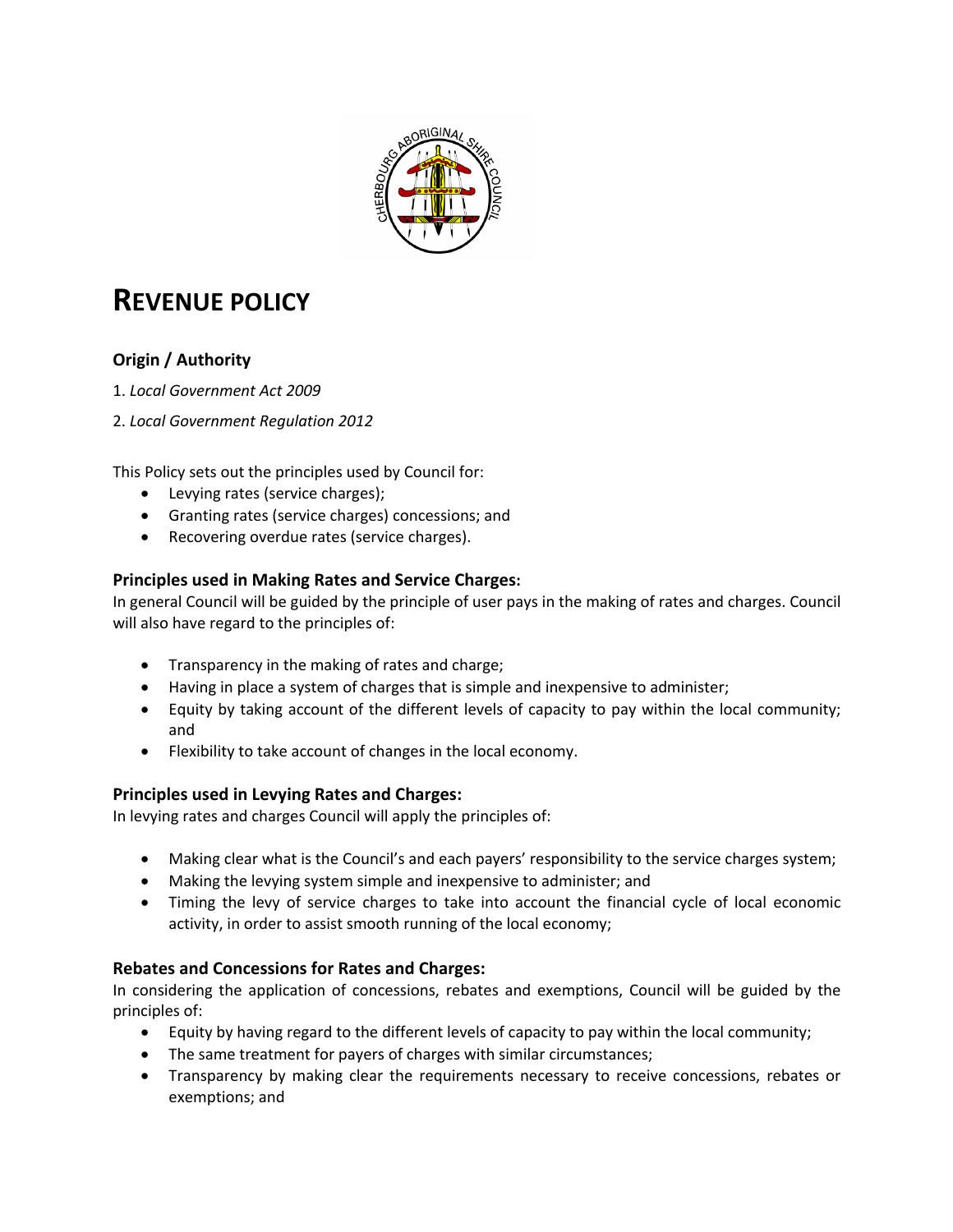• Flexibility to allow Council to respond to local economic issues.

#### **Principles used in the Recovery of Rates and Charges:**

Council will exercise its charges recovery powers in order to reduce the overall burden on payers of charges. It will be guided by the principles of:

- Ensuring there is transparency in the process used by Council to meet financial obligations;
- Payers of charges are clear on their obligations;
- Ensuring processes used to recover outstanding charges clear, simple to administer and cost effective;
- Ensuring capacity of payers of charges is considered in determining arrangements for payment;
- Ensuring there is equity in arrangements for payers of charges with similar circumstances; and
- Flexibility by responding where necessary to changes in the local economy.

From an operational perspective, monthly statements are sent to all debtors (including rental tenants). Trade debtors are invoiced for services provided. Payment is expected in 30 days. Aged debtor lists are reviewed on a monthly basis. Action proposed by Council will include:

- Letters to outstanding debtors;
- Persons invited to attend Council meetings to discuss options if required;
- Tenants to discuss rental repayment options in the first instance with the Housing Officer;
- Every tenant in arrears must have a repayment plan commensurate with their ability to pay;
- Eviction from houses if all other avenues fail; and
- Write off of debts for those people who cannot be located or are deceased.
- Possible referral to a debt collection agency.

| <b>DOCUMENT NAME</b>     | <b>REVENUE POLICY</b> |
|--------------------------|-----------------------|
| <b>Resolution Number</b> |                       |
| Date of Effect           | 1 July 2021           |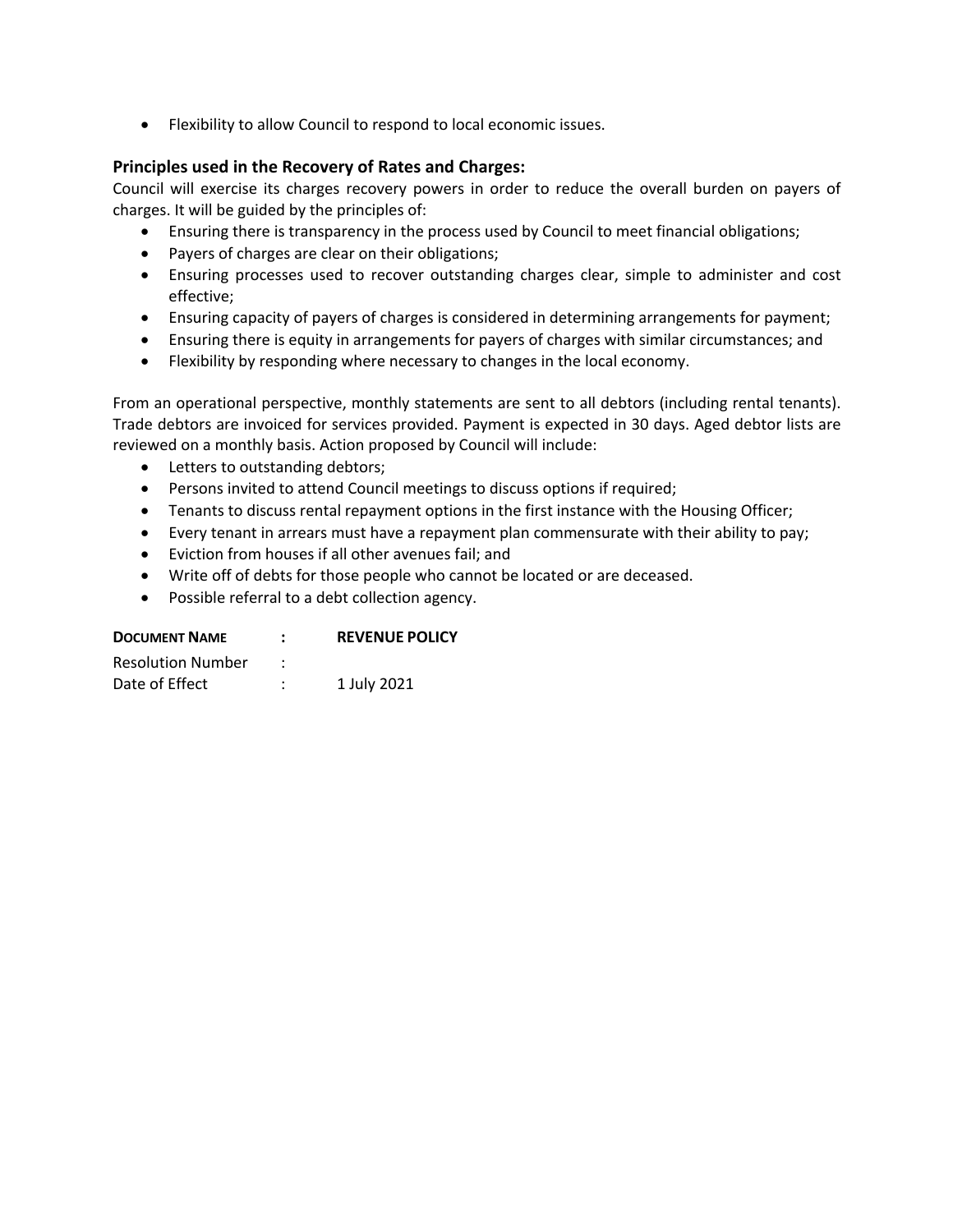

### **PROCUREMENT POLICY**

(Adopted pursuant to s. 198 of the *Local Government Regulation 2012*)

#### **1. LEGISLATIVE AUTHORITY**

*Local Government Act 2009 Local Government Regulation 2012*

#### **2. SCOPE AND OBJECTIVE**

This Policy applies to the procurement of goods and services by Cherbourg Aboriginal Shire Council ("**Council**").

The objective of this Policy is to ensure that Council's procurement activities comply with the *Local Government Act 2009* ("**LGA**") and *Local Government Regulation 2012* ("**LGR**"), including but not limited to the default contracting procedures, and include details of the principles, including the sound contracting principles set out in the LGA, that Council will apply for purchasing goods and services.

The sound contracting principles are:

- Value for money;
- Open and effective competition;
- The development of competitive local business and Industry;
- Environmental protection; and
- Ethical behavior and fair dealing.

This Policy is Council's Procurement Policy pursuant to section 198 of the LGR.

#### **3. POLICY STATEMENT**

#### **3.1. Application of Policy**

All Council officers responsible for procurement of goods and services must comply with this policy. It is the responsibility of Council officers involved in the procurement process to understand the meaning and intent of this policy.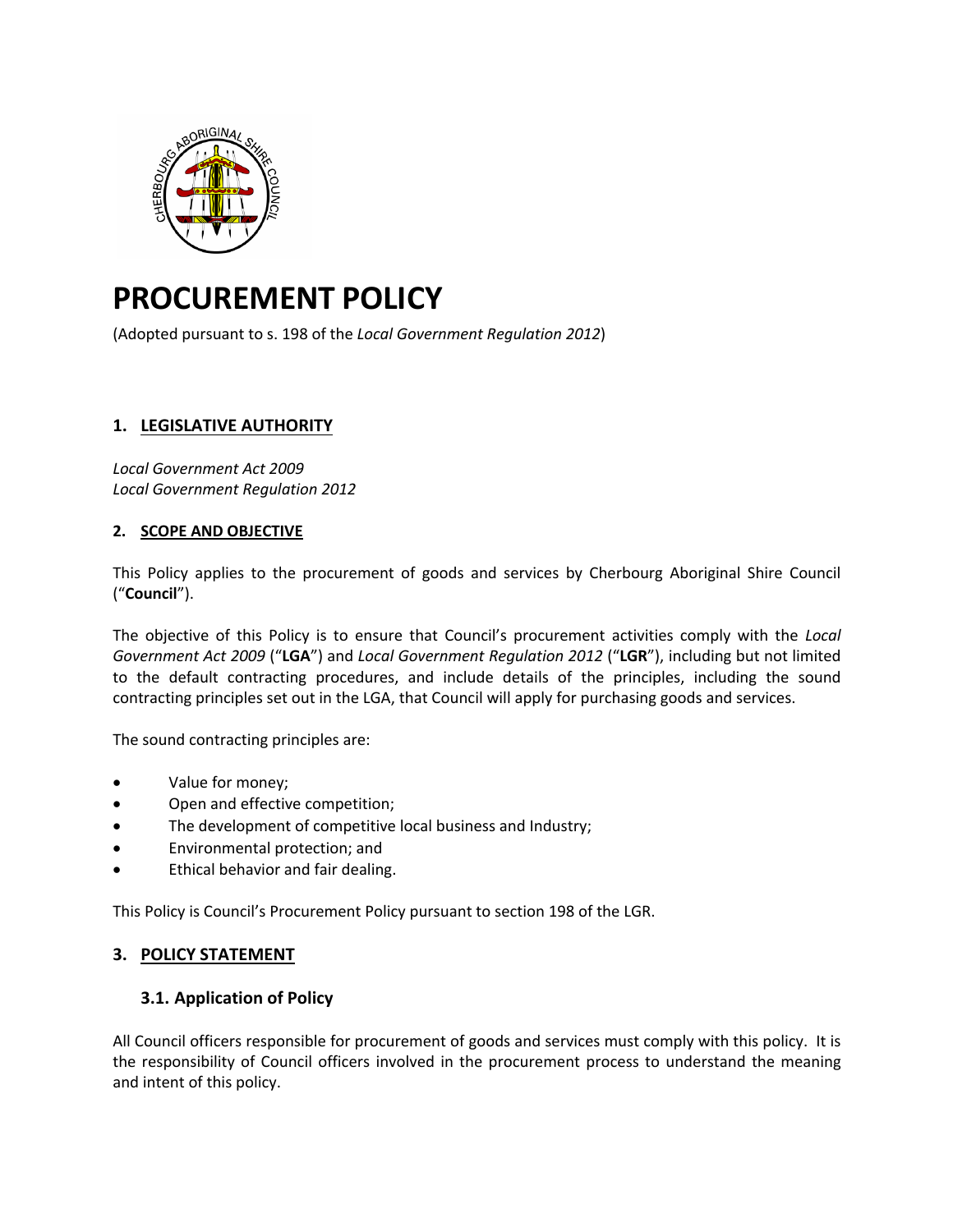#### **3.2. Responsibilities of Council officers**

Council officers must comply with the LGA and the LGR at all times when carrying out procurement activities.

Council officers must apply the highest standards of probity and integrity in all procurement activities they undertake. This includes, but is not limited to, disclosing and appropriately managing any conflicts of interest.

A financial delegation of authority to undertake procurement activities is required before a Council officer may procure goods and services on behalf of Council.

Officers must not undertake order splitting to avoid the requirements of this Policy.

Officers must keep records of all quotation and tender information in accordance with Council's procedures.

Written quotes or tenders must be held on file or attached to official purchase documentation.

If a selected quotation is not the lowest priced quotation obtained, the Council officer procuring the goods or services will document the reasons for selecting the quotation.

#### **3.3. Principles Council will apply for purchasing goods and services**

Council officers must have regard to the sound contracting principles in all procurement activities.

The sound contracting principles, and this Policy's statement on the application of those principles, are set out below.

#### **3.3.1. Value for money**

Council must harness its procurement power to achieve the best value for money. The concept of value for money is not restricted to price alone. The value for money assessment must include consideration of:

- (i) contribution to the advancement of Council's priorities; and
- (ii) fitness for purpose, quality, services and support; and
- (iii) whole-of-life costs including costs of acquiring, using, maintaining and disposal; and
- (iv) internal administration costs; and
- (v) timeliness of supply; and
- (vi) technical compliance issues; and
- (vii) risk exposure; and,
- (viii) the value of any associated environmental benefits.

#### **3.3.2. Open and effective competition**

Procurement should be open and result in effective competition in the provision of goods and services. Council must give fair and equitable consideration to all prospective suppliers.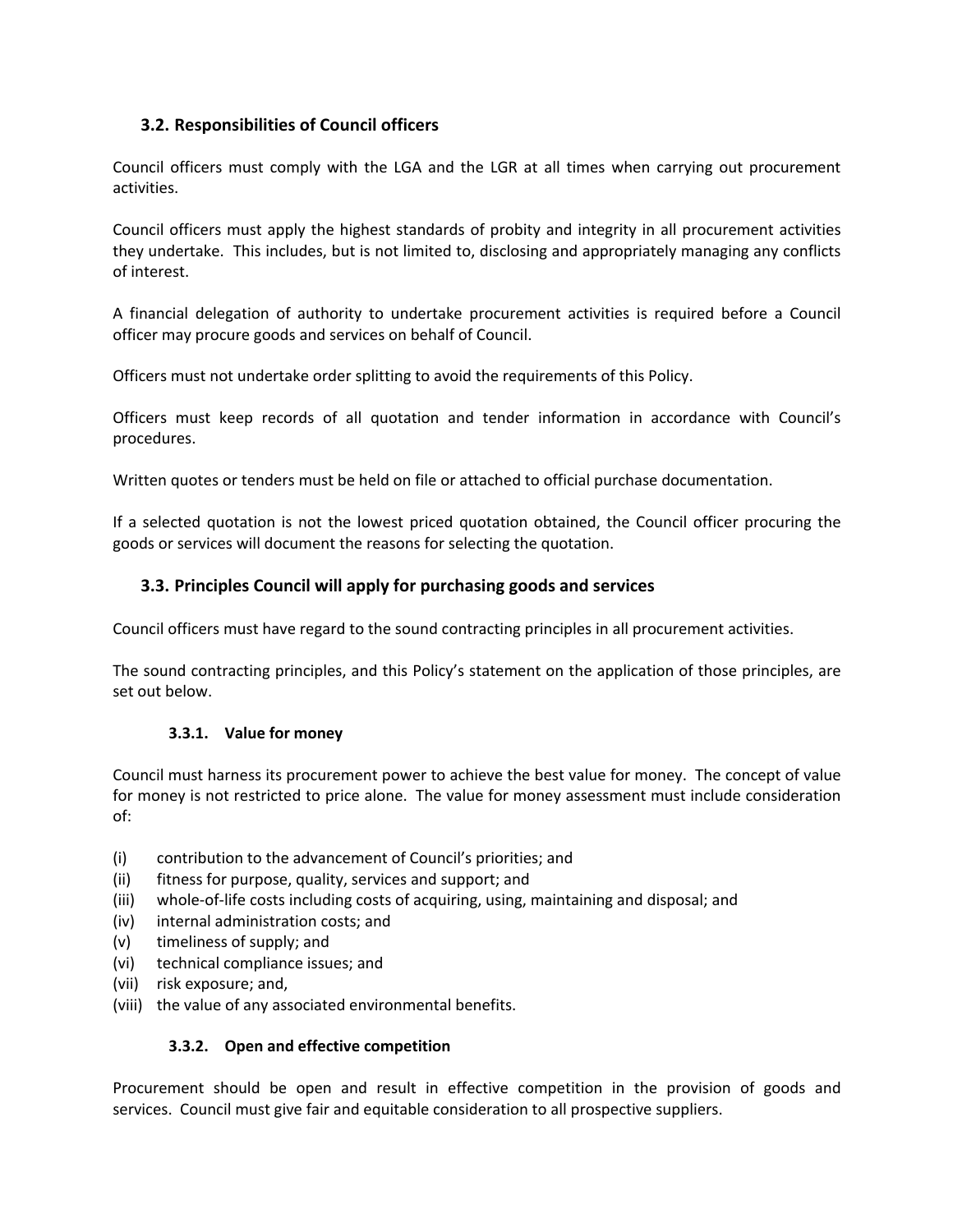#### **3.3.3. The development of competitive local business and Industry**

Council encourages the development of competitive local businesses within the Cherbourg and South Burnett region first, and second within the Wide Bay region.

Endeavour to support local business by inviting local businesses to supply quotations and bids for tenders

Where price, performance, quality, suitability and other evaluation criteria are comparable, the following areas may be considered in evaluating offers:

- (i) creation of local employment opportunities;
- (ii) more readily available servicing support;
- (iii) more convenient communications for contract management;
- (iv) economic growth within the local area;
- (v) the benefit to Council of associated local commercial transaction.

#### **3.3.4. Environmental protection**

Council promotes environmental protection through its procurement procedures. In undertaking any procurement activities Council will:

- (i) promote the procurement of environmentally friendly goods and services that satisfy value for money criteria; and
- (ii) foster the development of products and processes of low environmental and climatic impact; and
- (iii) provide an example to business, industry and the community by promoting the use of climatically and environmentally friendly goods and services; and
- (iv) Encourage environmentally responsible activities.

#### **3.3.5. Ethical behaviour and fair dealing**

Council officers involved in procurement are to behave with impartiality, fairness, independence, openness, integrity, and professionalism in their discussions and negotiations with suppliers and their representatives.

Subject to any legislative requirements, Council officers will:

- Maintain confidentiality of quotations;
- Maintain appropriate records available for inspection at any time;
- When inviting quotations, invite quotations from suppliers that can meet Council's requirements at competitive prices.

#### **3.4. Default Contracting Procedures**

Council must comply with the default contracting procedures in Chapter 6, Part 3 of the LGR before entering into a contract.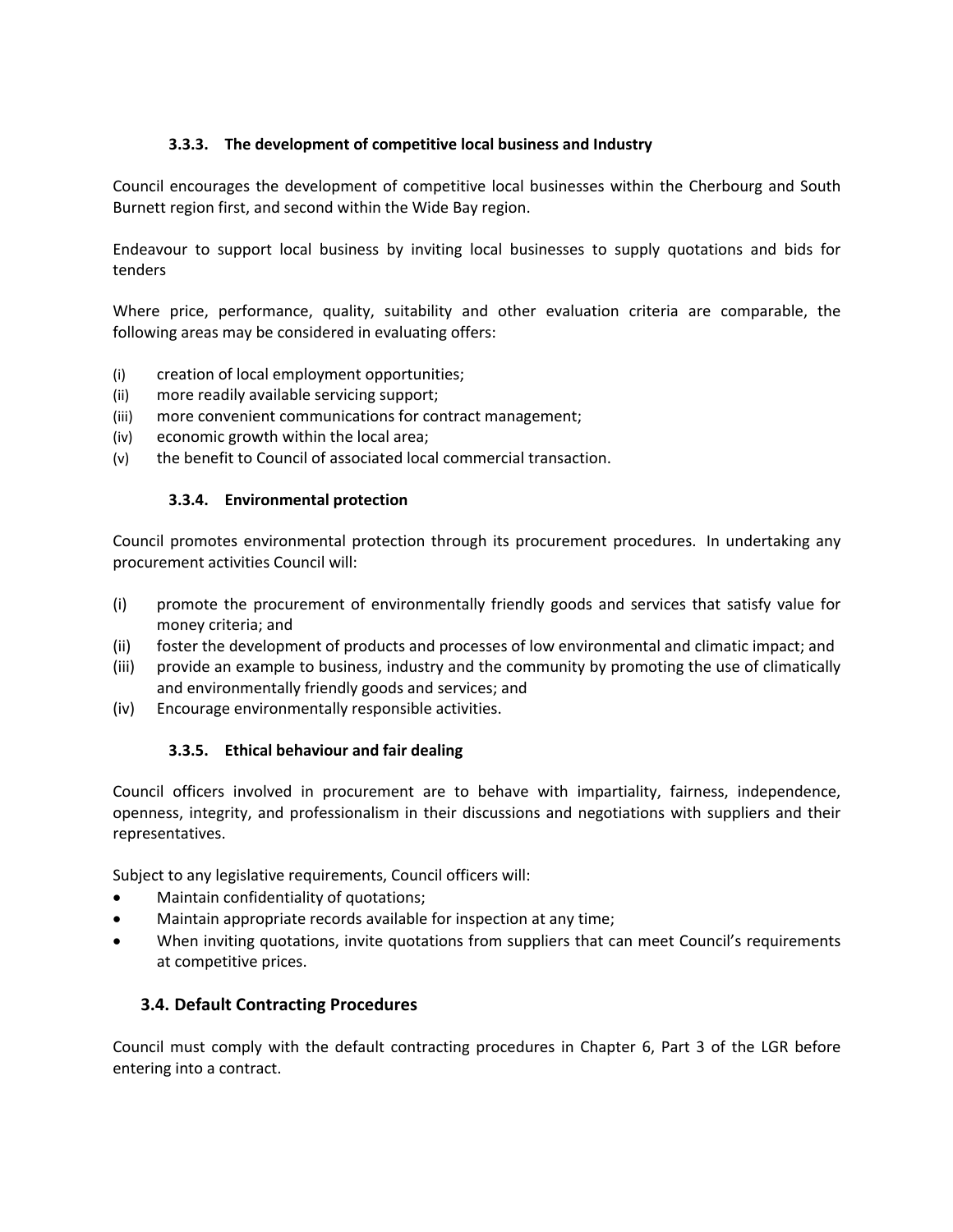In order to manage its risk, Council has adopted a higher standard of requirements which are set out in the following tables.

| \$ Value<br>(excluding<br>GST) | <b>Minimum</b><br>Quotation<br>Requirement | Procurement<br><b>Method</b>                 | <b>Minimum</b><br><b>Documentation</b><br>Requirement                                                                                                          | <b>Award/Contract</b><br><b>Measure</b>      |
|--------------------------------|--------------------------------------------|----------------------------------------------|----------------------------------------------------------------------------------------------------------------------------------------------------------------|----------------------------------------------|
| \$0.00 to<br>\$1,000           | No quote required                          | Verbal or Written                            | <b>Tax Invoice</b>                                                                                                                                             | Corporate Card or<br>Purchase Order          |
| \$1,001 to<br>\$14,999         | Invite minimum 2<br>written quotes         | Request for quote                            | Written quotes                                                                                                                                                 | Purchase Order                               |
| \$15,000 to<br>\$49,999        | Invite minimum 3<br>written quotes         | Request for quote                            | <b>Procurement Plan</b><br>(optional)<br>Written quotes                                                                                                        | Contract (optional)<br><b>Purchase Order</b> |
| \$50,000 to<br>\$199,999       | Invite minimum 3<br>written quotes         | Request for quote<br>or Public tender        | <b>Procurement Plan</b><br>Written quotes<br><b>Evaluation Report</b>                                                                                          | Contract<br>Purchase Order                   |
| Over<br>\$200,000              | Public tender                              | <b>Public Tender</b><br>(minimum 21<br>days) | <b>Procurement Plan</b><br><b>Evaluation Plan</b><br>Probity Plan<br>Conflict of Interest<br><b>Declarations</b><br>Written quotes<br><b>Evaluation Report</b> | Contract<br>(to be authorised by<br>Council) |

**Table 1: Procurement outside of an Established Arrangement**

#### **Table 2: Procurement within an Established Arrangement (LGR s231, s232, s233, s234)**

| \$ Value<br>(excluding<br>GST) | <b>Minimum</b><br>Quotation<br>Requirement | Procurement<br><b>Method</b> | <b>Minimum</b><br><b>Documentation</b><br><b>Requirement</b> | <b>Award/Contract</b><br><b>Measure</b> |
|--------------------------------|--------------------------------------------|------------------------------|--------------------------------------------------------------|-----------------------------------------|
| \$0.00 to<br>\$1,000           | No quote required                          | Verbal or Written            | <b>Tax Invoice</b>                                           | Corporate Card or<br>Purchase Order     |
| $$1,001$ to<br>\$5,000         | Invite minimum 1<br>written quote          | Request for quote            | Written quote                                                | Purchase Order                          |
| \$5,001 to<br>\$14,999         | Invite minimum 2<br>written quotes         | Request for quote            | Written quotes                                               | Purchase Order                          |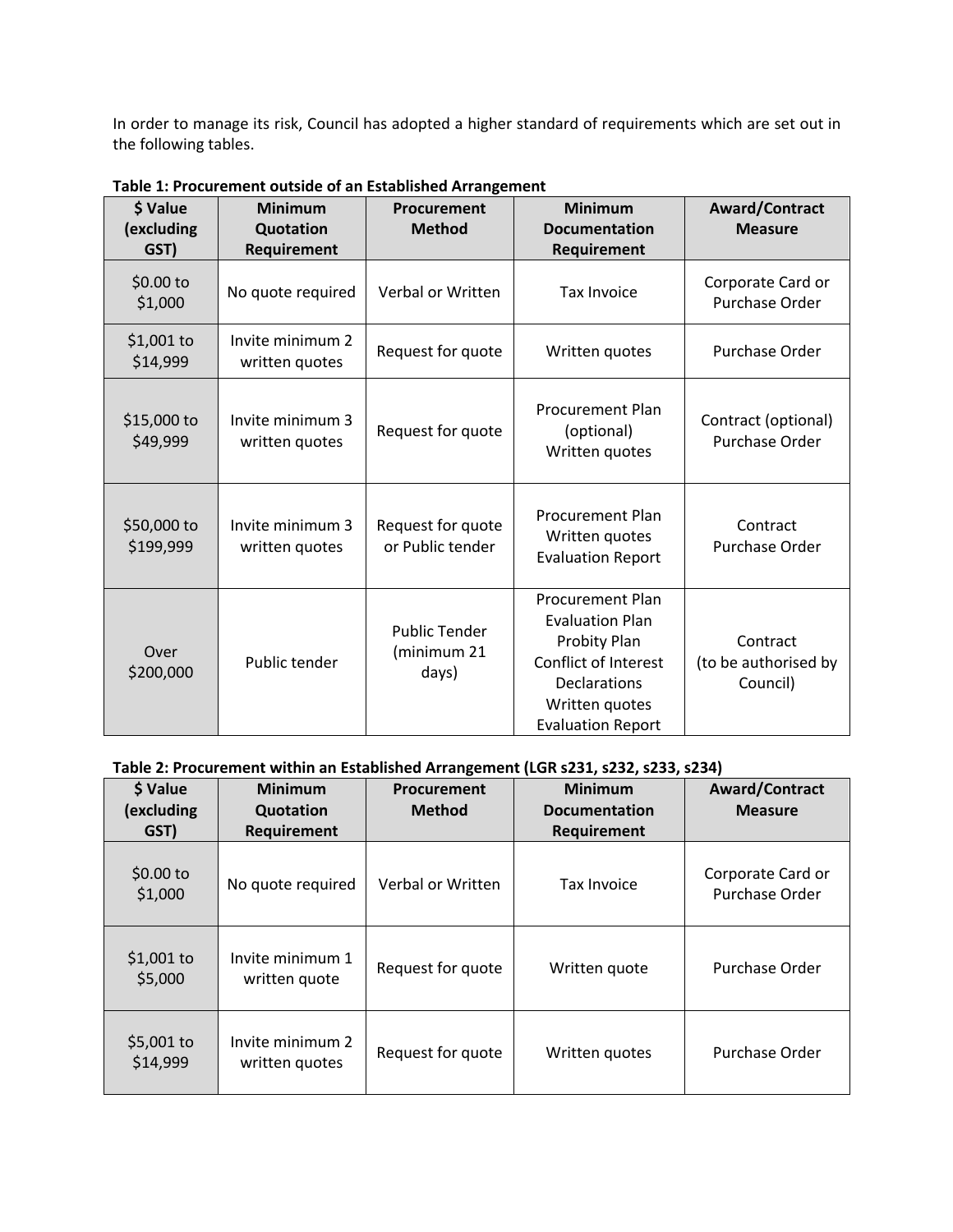| \$ Value<br>(excluding<br>GST) | <b>Minimum</b><br>Quotation<br><b>Requirement</b> | <b>Procurement</b><br><b>Method</b>             | <b>Minimum</b><br><b>Documentation</b><br>Requirement                                                                                                                 | Award/Contract<br><b>Measure</b>             |
|--------------------------------|---------------------------------------------------|-------------------------------------------------|-----------------------------------------------------------------------------------------------------------------------------------------------------------------------|----------------------------------------------|
| \$15,000 to<br>\$49,999        | Invite minimum 3<br>written quotes                | Request for quote<br>or Public tender           | <b>Procurement Plan</b><br>(optional)<br>Written quotes                                                                                                               | Contract (optional)<br>Purchase Order        |
| \$50,000 to<br>\$199,999       | Invite minimum 3<br>written quotes                | Request for quote                               | <b>Procurement Plan</b><br>Written quotes<br><b>Evaluation Report</b>                                                                                                 | Contract<br>Purchase Order                   |
| Over<br>\$200,000              | Invite minimum 3<br>written quotes                | <b>Request for Quote</b><br>$(21 \text{ days})$ | <b>Procurement Plan</b><br><b>Evaluation Plan</b><br><b>Probity Plan</b><br>Conflict of Interest<br><b>Declarations</b><br>Written quotes<br><b>Evaluation Report</b> | Contract<br>(to be authorised by<br>Council) |

#### **Table 3: Other Procurements (LGR s235)**

| <b>Type of</b><br>Procurement                                                                            | \$ Value<br>(excluding<br>GST) | <b>Minimum</b><br>Quotation<br>Requirement | Procurement<br><b>Method</b>          | <b>Minimum</b><br><b>Documentation</b><br>Requirement                | <b>Award/Contract</b><br><b>Measure</b>           |
|----------------------------------------------------------------------------------------------------------|--------------------------------|--------------------------------------------|---------------------------------------|----------------------------------------------------------------------|---------------------------------------------------|
| Specialist<br>Supply<br>(1 supplier<br>available<br><b>or</b><br>Special or<br>confidential<br>services) | Any Value                      | Written<br>Quote                           | Exemption by<br>Council<br>Resolution | Procurement<br>Plan<br>Report to<br>Council<br>Council<br>Resolution | Contract<br>(to be<br>authorised by<br>Council)   |
| Purchase at<br>Auction                                                                                   | Any Value                      | No quote<br>required                       | Exemption by<br>Council<br>Resolution | Procurement<br>Plan<br>Report to<br>Council<br>Council<br>Resolution | Contract<br>(to be<br>authorised by<br>CEO)       |
| Purchase of<br>Second-hand<br>Goods                                                                      | Any Value                      | Written<br>Quote                           | Request for<br>Quote                  | Procurement<br>Plan<br><b>Written Quote</b>                          | Purchase Order<br>(to be<br>authorised by<br>CEO) |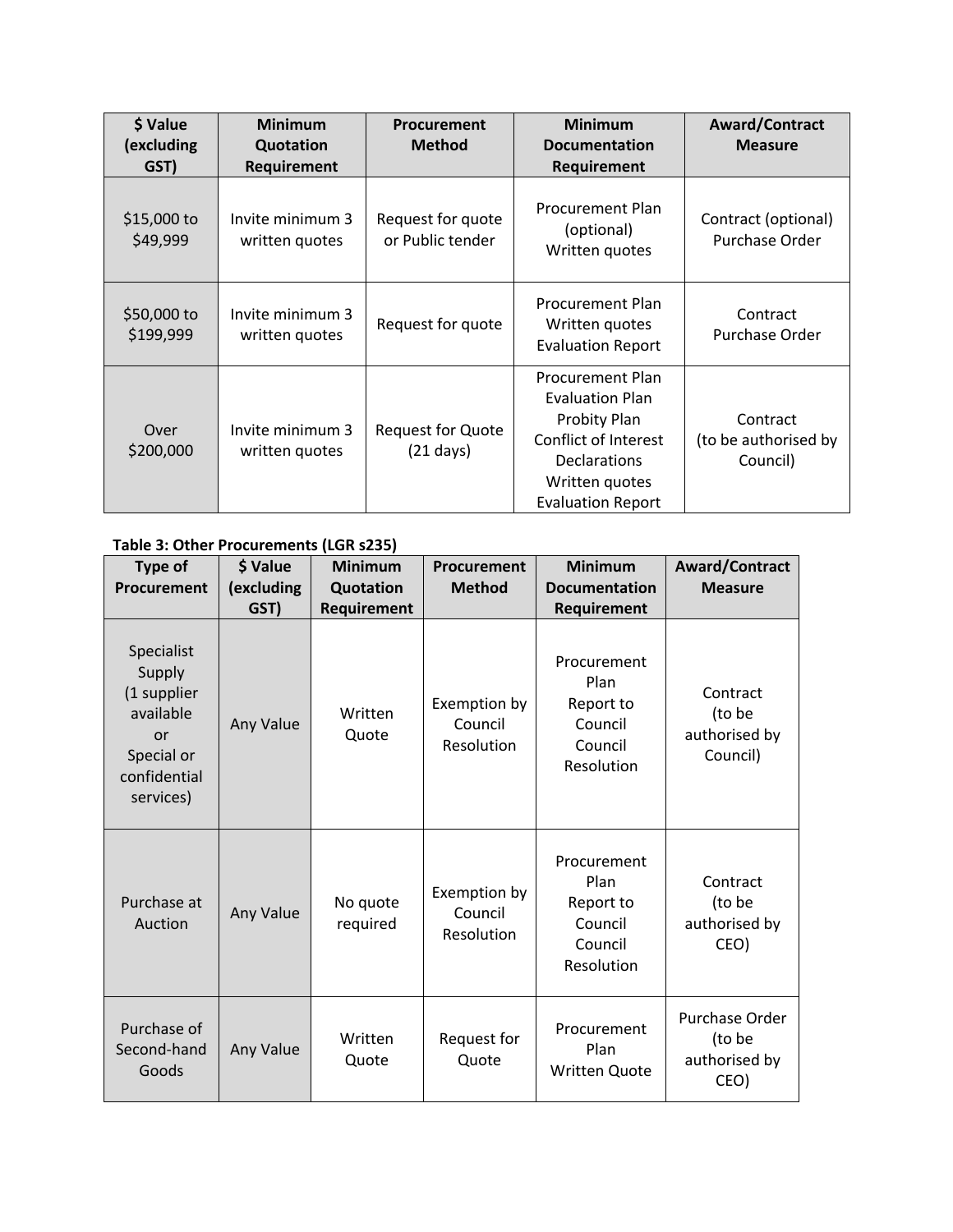| <b>Type of</b><br>Procurement                    | \$ Value<br>(excluding<br>GST) | <b>Minimum</b><br>Quotation<br><b>Requirement</b> | Procurement<br><b>Method</b> | <b>Minimum</b><br><b>Documentation</b><br>Requirement                    | <b>Award/Contract</b><br><b>Measure</b> |
|--------------------------------------------------|--------------------------------|---------------------------------------------------|------------------------------|--------------------------------------------------------------------------|-----------------------------------------|
| With other<br>Government<br>Agency or<br>Council | Any Value                      | No quote<br>required                              | Written                      | Copy of MOU,<br>letter,<br>agreement, or<br>other similar<br>information | Direct payment                          |

When seeking quotations, local suppliers are to be included wherever possible.

As most procurement will be in accordance with Table 1, a flow chart has been included at Schedule 1 for easy reference.

#### **3.5. Publishing Details of Contractual Arrangements**

Council will at all times comply with section 237 of the LGR, which requires Council to publish details of contractual arrangements worth \$200,000 or more.

#### **3.6. Purchase Orders**

Council will generally require a purchase order to be raised before purchasing goods and services.

Council may not require a purchase order prior to expenditure being incurred:

• if the expenditure is being occurred because of an emergency, in which case Council may require a purchase order to be raised as soon as practicable after the expenditure has been incurred;

• for the following purchases (but relevant authorizations are required on the invoice documentation):

- Australia Post;
- Payments required under Acts & Regulations to Government Departments;
- Telephone / Communication Accounts;
- Electricity Accounts;
- Placing Investments with Banks, Credit Unions, or Queensland Treasury Corporation;
- Freight;
- Insurances;
- Vehicle Registrations;
- Membership Subscriptions;
- Conference Registrations;
- Items purchased from Petty Cash, but only where such items have a total value of less than \$100.00 (exc. GST). Examples of purchases that may fall within the scope of this exception include grocery purchases to stock water at Council's office;
- Other purchases as approved by the CEO. (eg Travel, Accommodation).

However, nothing in this Policy limits Council's ability to require a purchase order at all times prior to incurring expenditure.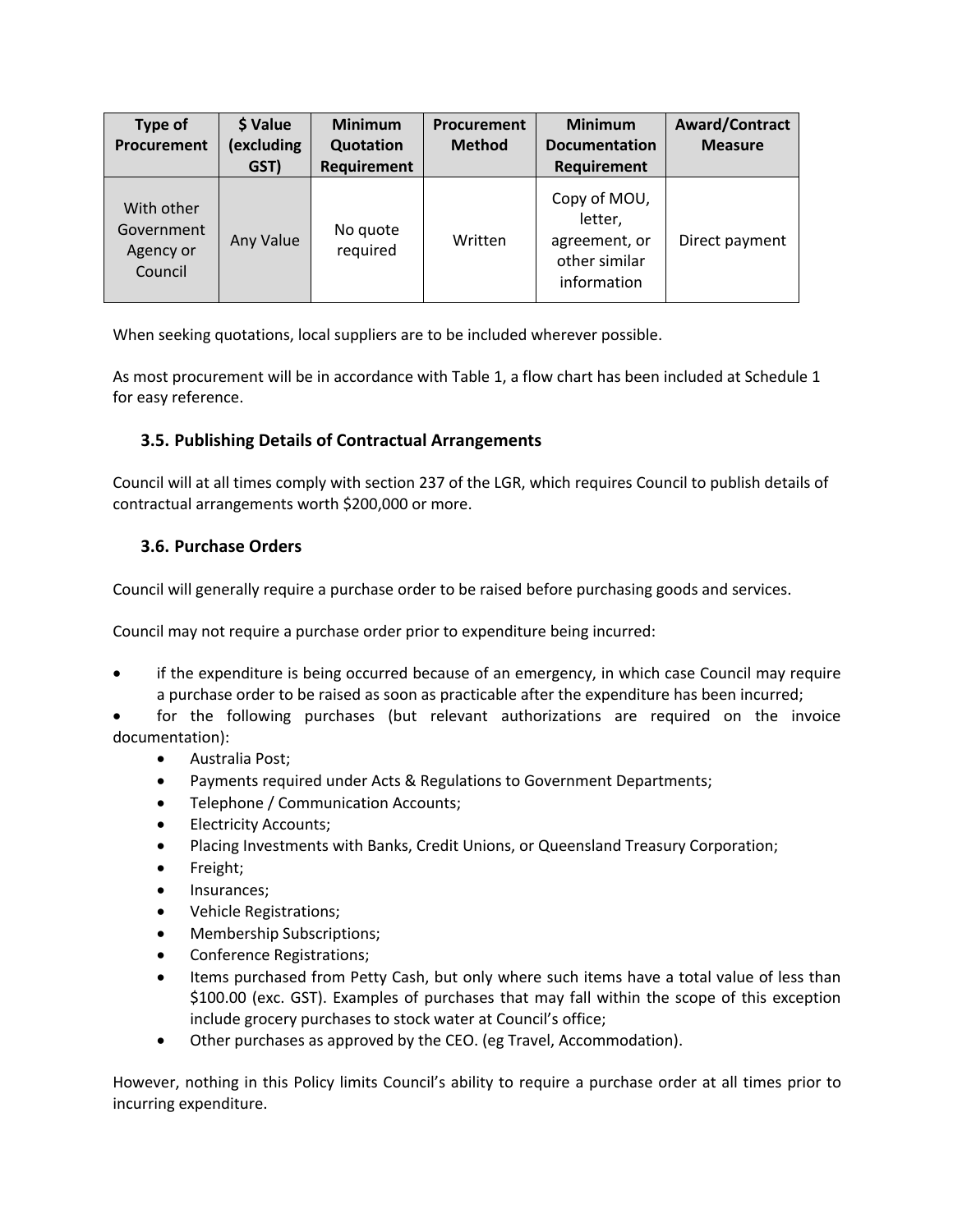#### **3.7. Delegations**

Council will from time to time make financial delegations to the Chief Executive Officer pursuant to section 257 of the LGA, and the Chief Executive Officer may delegate their powers pursuant to section 259 of the LGA to other officers, subject to any limitations to the Chief Executive Officer's delegation.

Schedule 2 details Council's Procurement Delegations. Only the Council officers listed in the attached Schedule are entitled to sign requisitions, and then only in accordance with their financial delegation limits. By approving a requisition all officers are confirming that they have taken full notice of this policy and will comply with all of the requirements of this policy.

#### **4. POLICY VERSION AND REVISION INFORMATION**

| Policy Authorised by: Chatur Zala<br>Title: Chief Executive Officer                                 |               | Original issue: February 2021 |  |  |
|-----------------------------------------------------------------------------------------------------|---------------|-------------------------------|--|--|
| Policy Maintained by: Sam Murray<br>Title: Corporate Services Manager<br>Review date: February 2022 |               | Current version: 1            |  |  |
| Adopted by Council:<br><b>Resolution Number:</b>                                                    | February 2021 |                               |  |  |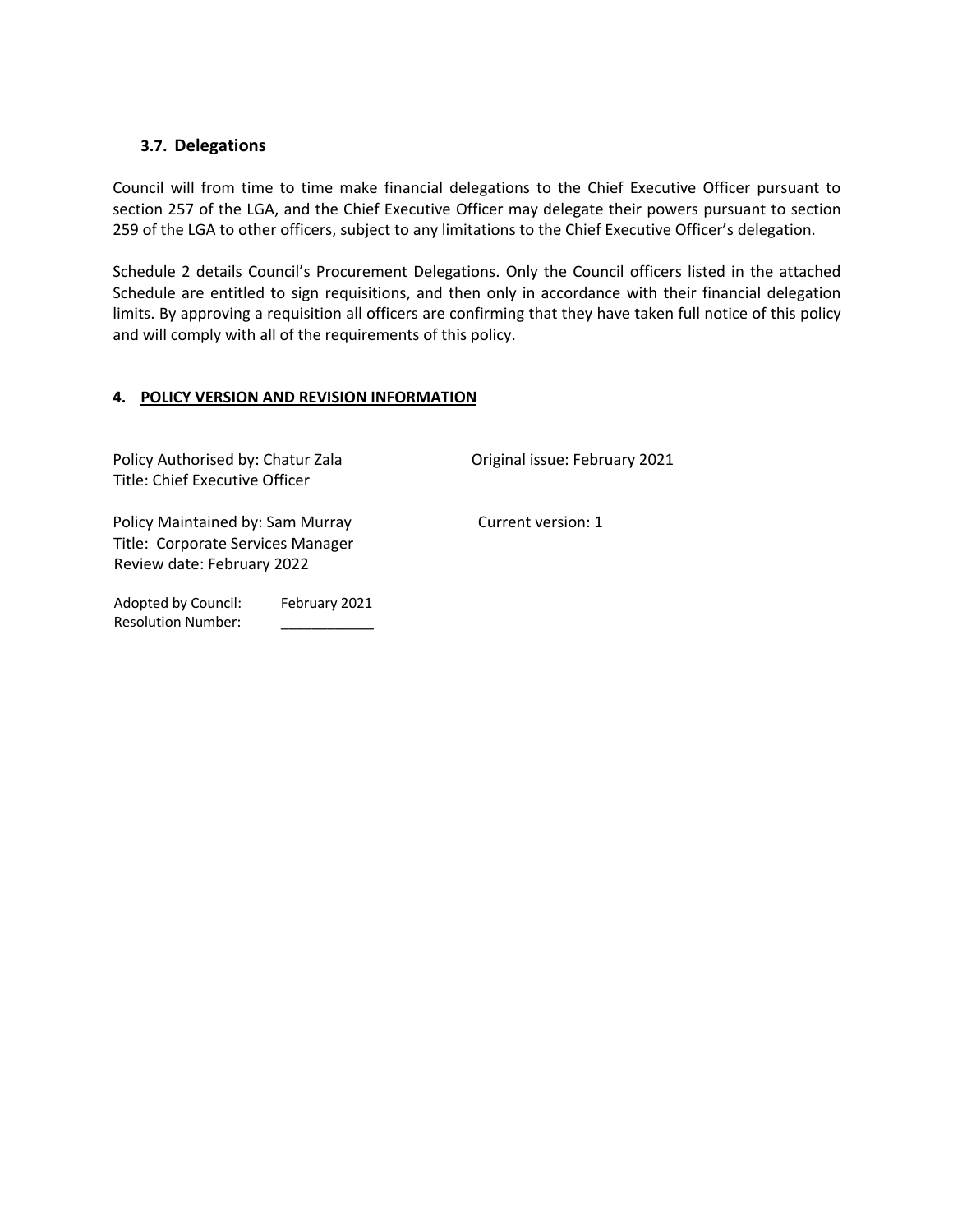#### **SCHEDULE 1 – FLOW CHART FOR PROCUREMENTS OUTSIDE OF AN APPROVED ARRANGEMENT**

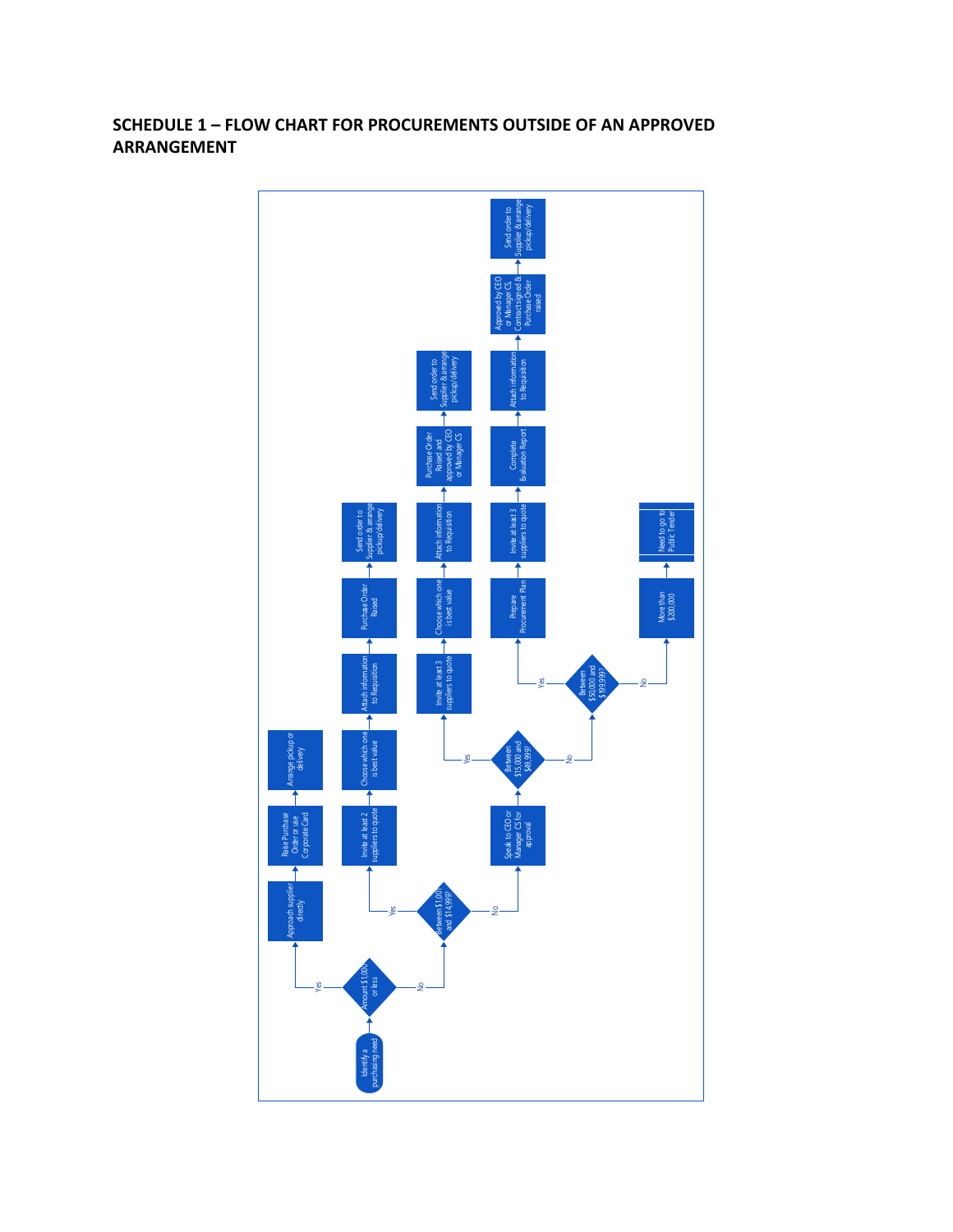#### **SCHEDULE 2 – PROCUREMENT DELEGATION TABLE**

| <b>POSITION</b>                                                                                 | \$0.00   | \$1,000.00 | \$5,000.00  | \$15,000.00  | \$200,000.00 |
|-------------------------------------------------------------------------------------------------|----------|------------|-------------|--------------|--------------|
|                                                                                                 | to       | to         | to          | to           |              |
|                                                                                                 | \$999.00 | \$4,999.00 | \$14,999.00 | \$199,999.00 |              |
| <b>Chief Executive Officer</b>                                                                  | х        | X          | x           | x            | x            |
| Manager CS                                                                                      | χ        | x          | x           | x            |              |
| Manager Economic                                                                                | X        | X          | X           |              |              |
| Development                                                                                     |          |            |             |              |              |
| <b>Manager Community Services</b>                                                               | x        | X          | X           |              |              |
| <b>Operations Manager</b>                                                                       | χ        | X          |             |              |              |
| Line Managers                                                                                   | χ        | X          |             |              |              |
| All contracts for the acquisition of goods and services in the excess of \$200,000.00 are to be |          |            |             |              |              |
| authorised by Council.                                                                          |          |            |             |              |              |
| <b>Amounts are excluding GST</b>                                                                |          |            |             |              |              |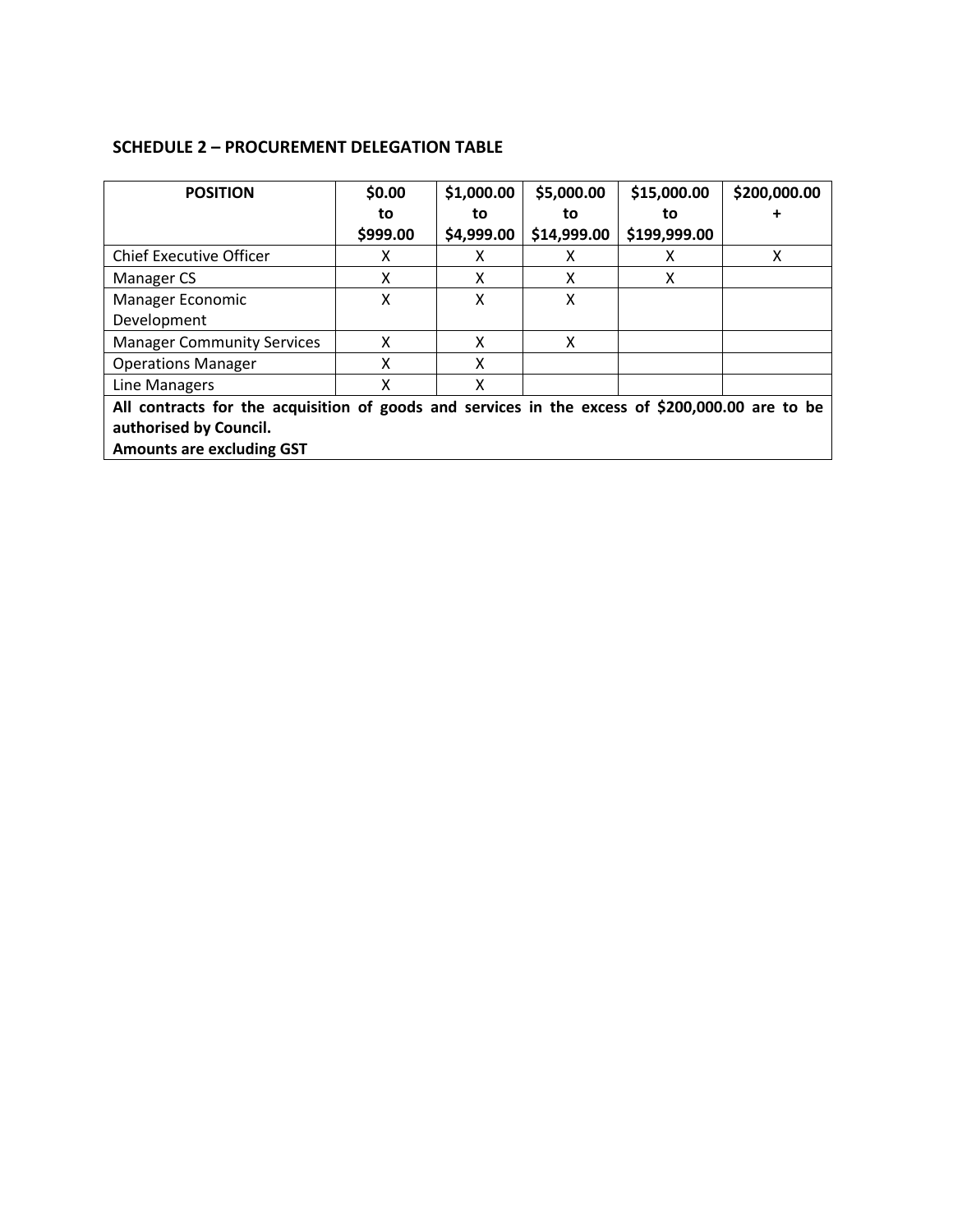

### **INVESTMENT POLICY**

(Adopted pursuant to s.104 of Local *Government Act 2009 and* s.191 of Local *Government Regulation 2012*)

#### **Policy**

To maximize earnings from authorized investments of surplus funds after accessing the market and minimizing risks**.**

#### **Policy Statement**

Council is committed to:

- Investing only in investments as authorized under current legislation.
- Ensuring investments are placed giving due consideration to the relationship between credit rating and interest rate.
- Identifying surplus cash and period of availability via analysis of the cash flow position for Council at any given time.
- Seeking the most advantageous interest rate taking consideration of what is most appropriate in all the circumstances.
- Keeping records to show that Council has invested in the most appropriate way in all the circumstances

| Document Name            | <b>INVESTMENT POLICY</b> |
|--------------------------|--------------------------|
| <b>Resolution Number</b> | 611 dated 29 June 2010   |
| Date of Effect           | 1 July 2021              |
| <b>Update History</b>    | 30 May 2021              |